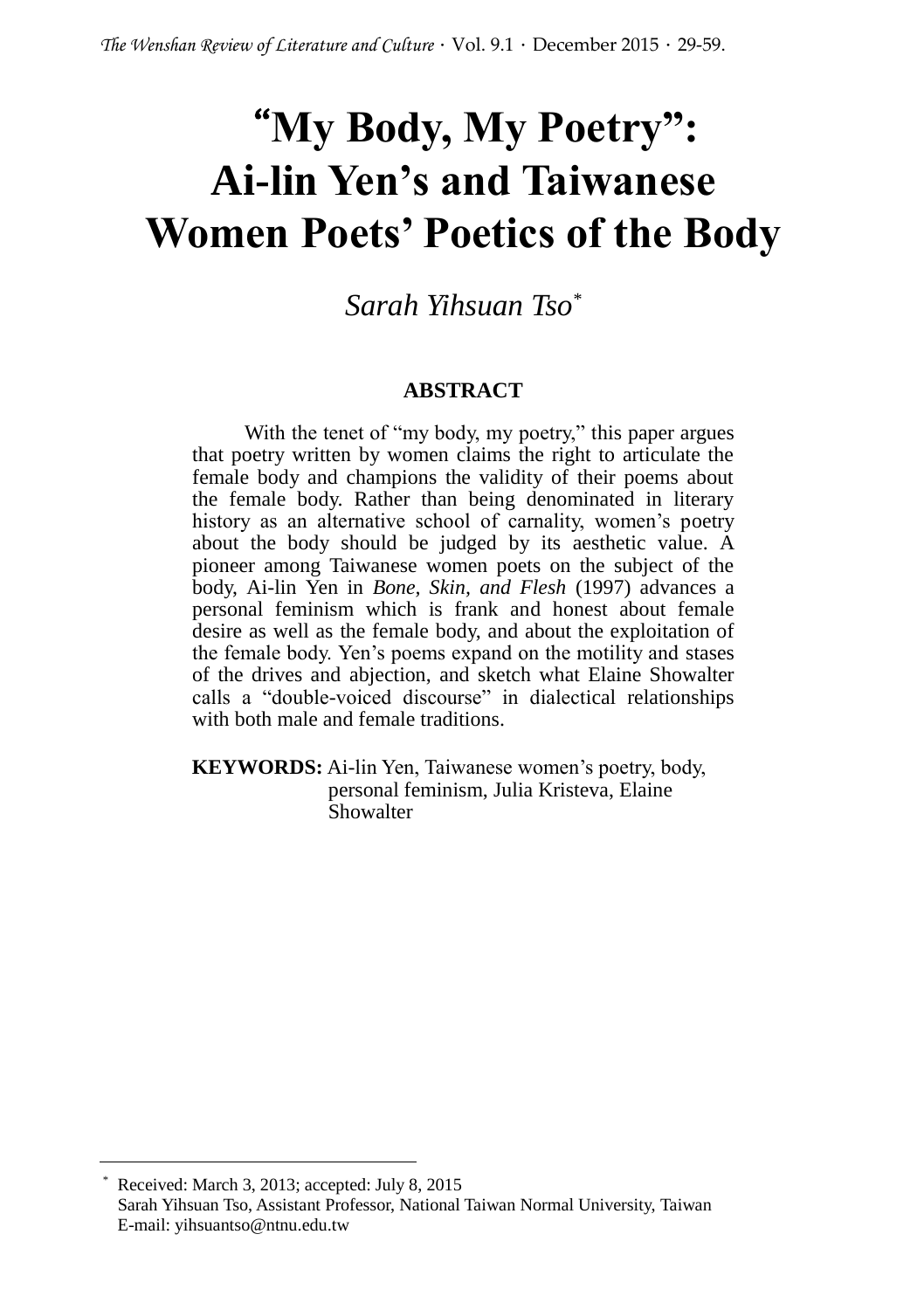# 吾身,吾詩︰顏艾琳 與台灣女詩人之身體詩學

左乙萱\*

#### 摘 要

本文論點為女性創作的詩歌從「吾身,吾詩」的宗旨出 發,爭取對女性身體的發言權,為女性身體詩作之效力辯護。 本文也主張以身體入詩的女性詩歌在文學史中不應歸為另 類肉慾詩派,應就其審美價值論斷。在台灣女詩人中,以身 體為詩的題材顏艾琳是先驅者之一,《骨皮肉》(1997)詩 集中展現的個人女性主義坦率誠實面對女性慾望與身體,同 時關注對女性身體的剝削。顏艾琳之相關詩作詳繪驅力的自 發性移動、停滯與賤斥,亦描寫艾蓮·修娃特所稱的「雙聲 論述」,在顏艾琳的詩中此論述與男性及女性傳統維持辯證 關係。

**關鍵字:**顏艾琳、台灣女性詩歌、身體、個人女性主義、 茱莉亞‧克里斯蒂娃,艾蓮‧修娃特

<sup>\*</sup> 左乙萱,國立臺灣師範大學通識教育中心助理教授。 E-mail: yihsuantso@ntnu.edu.tw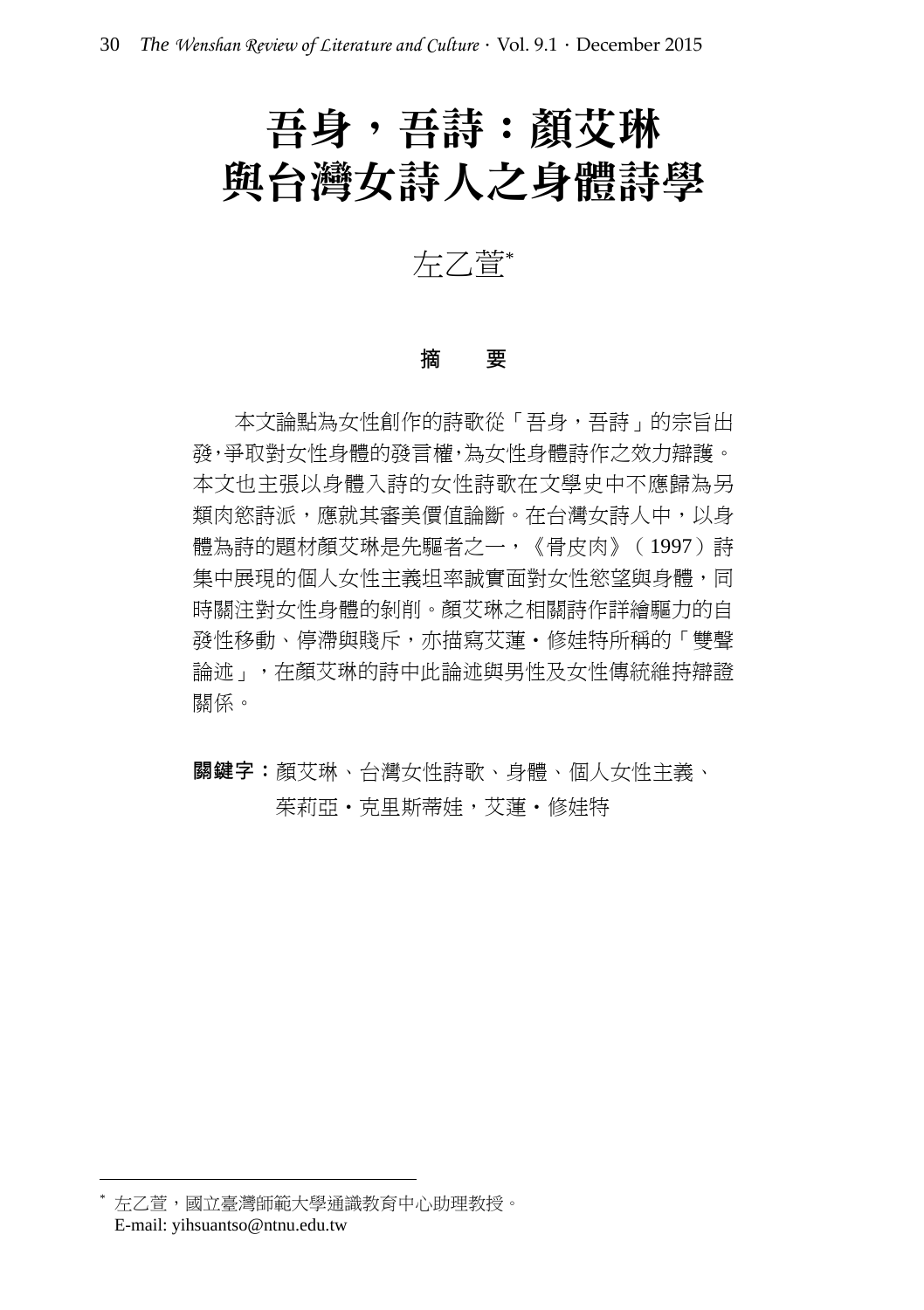With the tenet of "my body, my poetry," this paper argues that poetry written by women claims the right to articulate the female body and champions the validity of their poems about the female body. Rather than being denominated in literary history as an alternative school of carnality, women's poetry about the body should be judged as other literary canons are—by its aesthetic value. The poems in Taiwanese poet Ai-lin Yen's *Bone, Skin, and Flesh* (1997) advance one of the salient features of third wave feminism that has been rising since the early 1990s, a personal feminism promoting feminist agendas in life.<sup>1</sup> Yen's poetry engages in an exploration of her gender by a self-reflexive and rebellious poet reaching toward the self through the Other in language—a space she calls "yonder" or, as she describes it, "'her side' beyond the reality of I" (*Yonder* 217).<sup>2</sup> Yen's poems in her poetry collection *Bone, Skin, and Flesh* evince a personal feminism about the indispensableness of frankness in confronting the female desire and the body as well as about the exploitation of the female body. Yen interprets the three words in her title "bone," "skin," and "flesh" as "backbone" or a woman's "confidence," men's "skin-deep" understanding of a woman's mind, and the "voluptuousness" of the "heart," another word for "wisdom" (*Yijing* 105-6). Yen's work taps into the *chora*, Julia Kristeva's term denoting the drives' "articulation" (*Revolution* 25). Kristeva describes the *chora* as "a nonexpressive totality formed by the drives and their stases in a motility that is as full of movement as it is regulated" (*Revolution* 25). The manifestations of the *chora* in literature can encompass "vocal or kinetic rhythm," and one example of the former, "musicalization," "pluralizes meanings" and enriches the interpretive possibilities of the text rather than impedes our ability to read it (*Revolution* 26, 65). Yen's poems, which are often about the body and Eros, sketch what Elaine Showalter calls a "double-voiced discourse" in dialectical relationships with both male and female "social, literary, and cultural heritages" (201).

<sup>&</sup>lt;sup>1</sup> Like third wave American and British feminisms that surged in the early 1990s, the third wave of Taiwanese feminism also started in the same decade, in 1993 according to the periodization of Yenlin Ku (260)*.* Most of Yen's poems examined in this paper were published during that decade, and her work will be treated as part of third wave Taiwanese women's literature.

<sup>&</sup>lt;sup>2</sup> All translations of Chinese sources and Yen's poems are my own unless otherwise noted.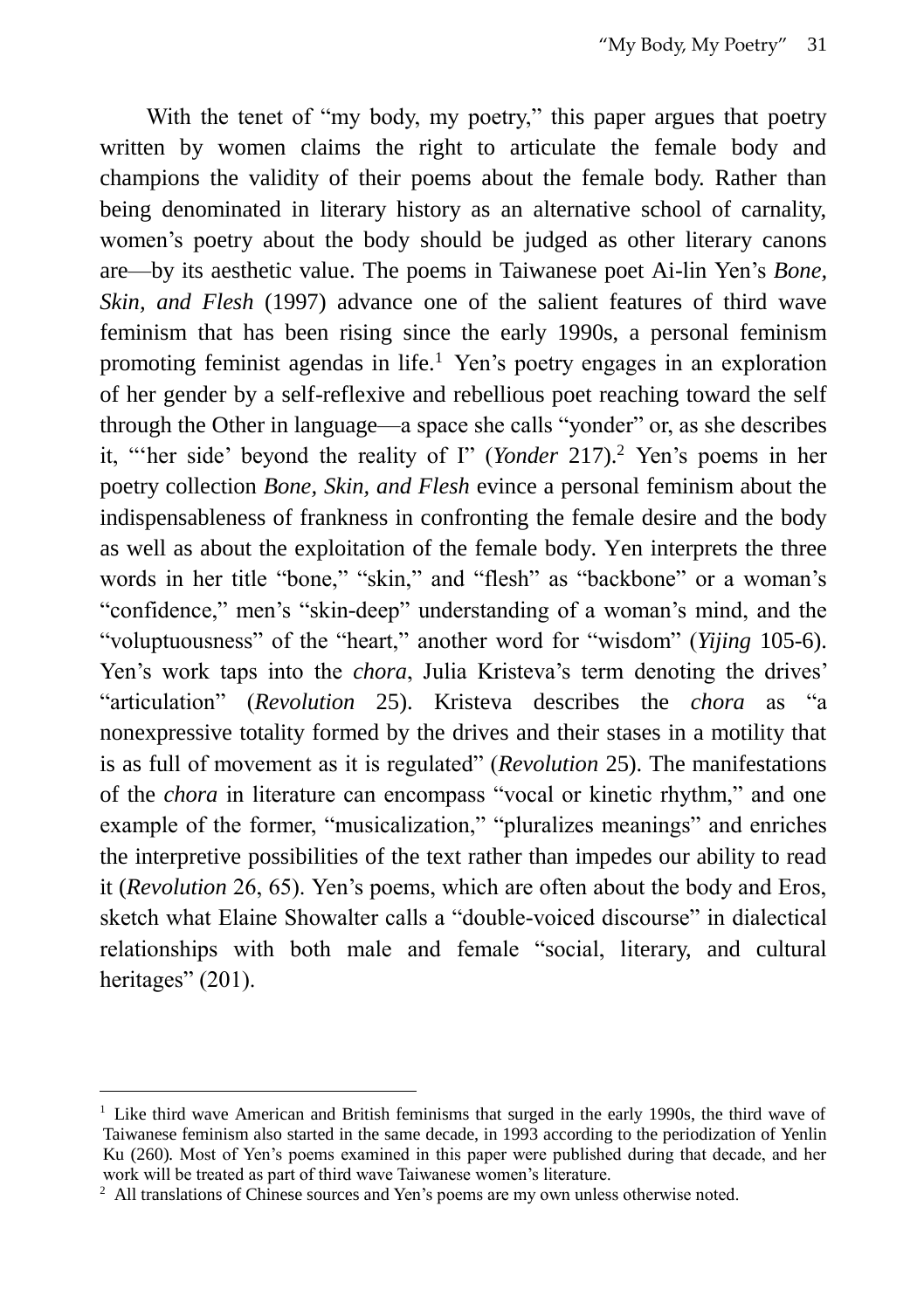## **I. A Poet of Eros and of the Body**

Ai-lin Yen was born in 1968 and grew up in Tainan City and Taipei County (Yen and Pan 210; *Chouxiang* 177-78). She joined the China Torch Poetry Society and the Mandala Poetry Society, and is now a member of the Female Whale Poetry Society (*Chouxiang* 179; Nüjing shishe). Yen started to write poetry at the age of ten and composed over 200 poems at the age of sixteen, one of which, entitled "Morning," was on display on Taipei's MRT trains in 2015, and many of which are anthologized (Hsin-erh Ch'en 139; Yen "Wo haoxiang"). Yen has published many books of poetry: *Abstract Map* (1994), consisting of lyrical poems on the themes of love and single womanhood; *Bone, Skin, and Flesh* (1997), about the female gender; *Dark Hot Spring* (1998), a volume of selected poems; *Name the Multitudinous* (2001), containing poems about the world; *Yonder* (2004), a retrospective on her life; and *Yen Ai Lin's 30 Years Optional Poetry* (2015), a book of poems she selected on nature, romance, and life (Yen, *Dian*; "Yen Ai-lin"; *Shi yue* 216-7; *Yen Ai*). Moreover, Yen composed poems for a photo collection, *The Lin Garden in Focus through Poetry and Photos—the Encounter of the Lin Garden with Poetry and Photography* (2008), and has also published a few essay collections.

Yen experiments with several styles including the amusing style of *Abstract Map*, the sensuous style of *Bone, Skin, and Flesh*, the calm style of *Name the Multitudinous* and *Yonder*, and the relaxed style of *The Lin Garden in Focus through Poetry and Photos*. Her first three styles germinate as early as *Abstract Map*, which already demonstrates her exceptional comparison ("Her hair is a / lengthy rain season"), her ability to connect the abstract and the concrete ("missing" someone is like the "swirls" on a disc that "skipped when playing"), and her adroit use of personification (*Chouxiang* 15, 17). In Ling Chung's view, three styles used by modern Taiwanese women poets—the "untrammeled and magnificent style," the "passionate confessional style," and the "gloomy and cold or satirical style"—successfully break the molds of the tradition, since most Taiwanese women poets write in the style of "restrained elegance" (396). Yen's work falls under the rubric of the second and third styles due to her poetry's forthrightness and playfulness, respectively.

Yen's work possesses its own *sui generis* beauty and merit within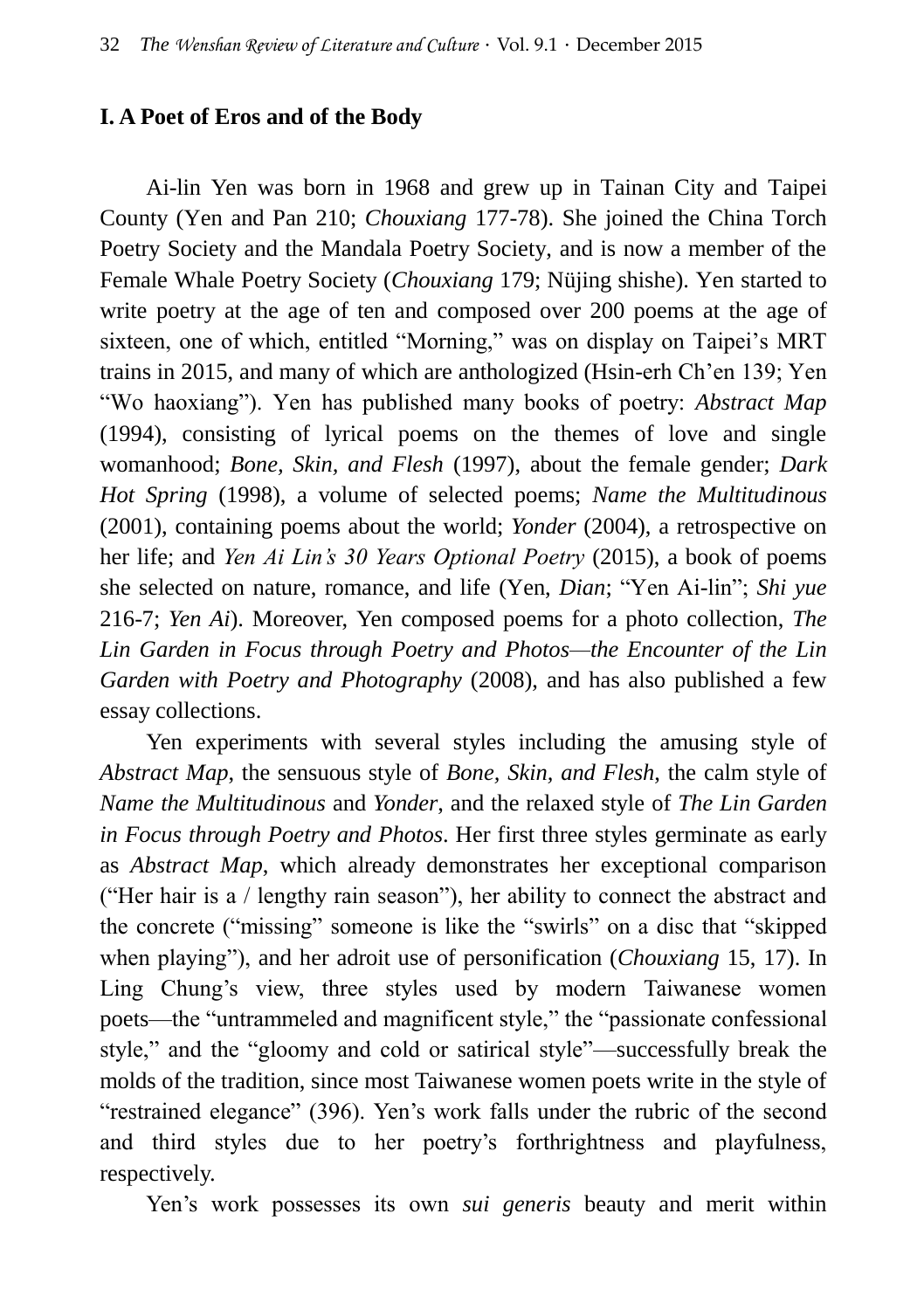modern Taiwanese women's poetry. Like Hsia Yü, Yen still retains a dreaminess about love and the naiveté of a young woman, yet her poetry possesses an additional coyness in tone. Yen is not purposefully political in the way Li-hua Wang and Wen-yu Chiang sometimes are. Rather than enacting dramas about inexorable cruelty, her poems on politics teem with humor and affection, and spring from idealism. When writing about the land Yen treats it as the font of her inspiration, yet her imagination is boundless and does not subscribe to nationalism, nor is it dedicated to nativism like some of the fervent poems produced by members of the Li Poetry Society. Moreover, Yen is more firmly grounded than Yu-Hong Ch'en and draws her material from life. Finally, Yen is best known as a poet of Eros and, I would add, of the body, one who writes with a clairvoyant directness and achieves a height in art for reasons markedly different from one of her literary forerunners, Jung Tzu—Jung Tzu has mastered nuanced dreaminess in her poems on women's self-identity.

The main demarcation between Yen's work and that of other Taiwanese poets who focus on the subjects of eroticism and the body rests on the fact that Yen's attention gravitates toward the body metaphorically, toward the mechanism of carnality, as well as toward the emotional traces of the mystery of love. Her work is unusual in that, although her poetry challenges morality by breaking taboos, it is neither motivated by an iconoclasm to the point of deploying shock techniques of a new diction or expressive *enargeia*, nor is it born of a wish to seek a balance of power via a linguistic insurrection against patriarchy. Indeed, the former approach is one of the reasons a few contemporary Taiwanese poets are criticized for their treatments of the body, while the Taiwanese poet Hsia Yü successfully takes the latter approach in her poetry.

In Yen's poetry, the erotic is an ineluctable element: "I wonder why people focus so much on affection yet dare not confront the erotic, which so greatly influences us?" (*Minuscule* 22). "In my view, Eros must be spontaneous," Yen said ("Shiren" 11). "My poetry about Eros . . . could be said to be a watershed in Taiwanese poetry. I've put an end to the roundabout style of women poets preceding me" ("Shiren" 10).

For Yen, female self-awareness implicates honesty in confronting the body. In 2013, while acting as a poetry judge of the 11th Religious Literature Prizes in Taiwan, Yen stated that works which move the reader are those that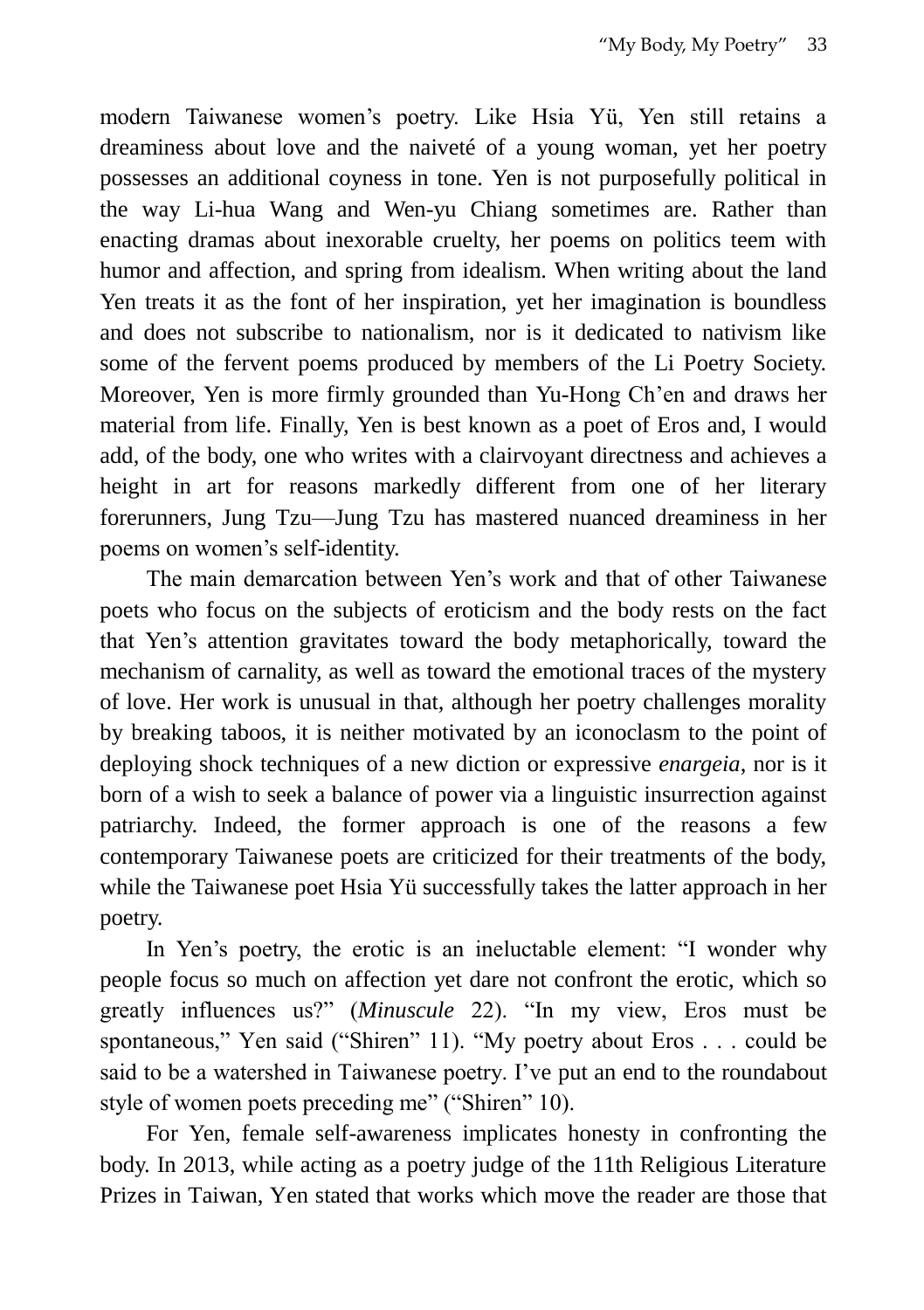"live life" (Wan-ch'ien Ch'en). For example, in her poem "To the God-like Ai Loves to Speak Out," Yen voices her concern about Ai Weiwei's detainment by the Chinese government in 2011 and affirms his view that one cannot equate nudity with pornography: "I would rather go naked with you / and confess to freedom about our hardiness / and the visage of the ugly Chinese" (91-92). This is an allusion to Bo Yang's book *The Ugly Chinese* (1985), which reflects on the drawbacks of Chinese culture, including circumlocution (28-29). Ai was charged with the crime of pornography owing to a nude photo he had posted on the Internet, which he said was "a celebration of free communication" and "of the body" (qtd. in Jocks 38). Chiang's poems and her preface to *The Moment the Female Whales Breach and Make Waves* buttress Yen's contention. Chiang claims that the Taiwanese women poets of the Female Whale Poetry Society, the first Taiwanese poetry club for women founded in 1998, write not only to win the attention of their male readers but also to "position themselves" in "poetry that belongs to the female inner world" ("Shi" 3, 5).

Most of Yen's critics, including Ya Hsien and Wu Fong, agree that she writes poems about desire in addition to female awareness, yet there is no lust in the poems (Ya Hsien 70; Wu Fong 102). In my interview with her conducted in 2012, Yen said that she likes her poetry to "have space for the reader's rumination and for the reader to feel the poem." On these grounds, it would be more appropriate to read poems such as "DARK HOT SPRING," "Beasts of Affects in Winter," and "Waterlike—a Woman's Proviso" in the manner Hsu-Hui Ting suggests, as love poems and poems on the body written by a woman rather than as erotic literature, a term loaded with innuendoes  $(185)$ .

Moreover, Yen proposes a criterion for poetry about the body and eroticism—it has to convey the beauty that first agitates the poet's heart and then reverberates in the mind of the reader. A vivid example of this beauty is the feeling of mystery and awe Yen felt when she stood alone as a child confronting the immense sky on the vast Jianan plain of Tainan City, in the South of Taiwan, her unwritten poetry first stirring within her (*Yonder* 2). Yen maintains that concrete landscapes instruct her about abstract concepts, and that the mystery of nature teaches her about Eros (qtd. in Wang 104; *A ying* 113-14). For Yen, the purpose of writing poetry is "to return to life, that is, to actually move oneself as well as intend to share the original situation with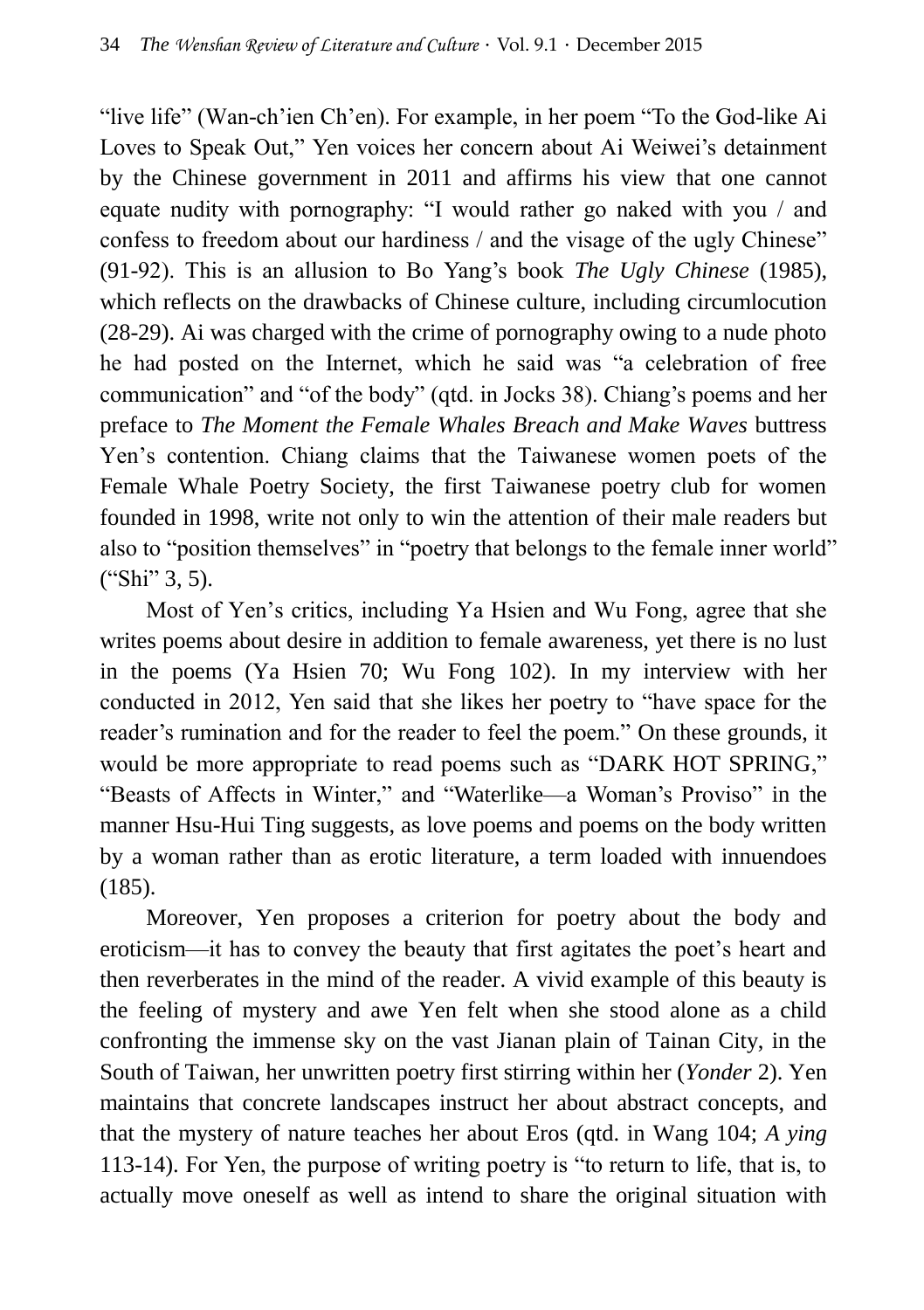others" (*Shi yue* 126). Furthermore, this beauty can be expressed in descriptive language, and it can also reside in the links between ideas and perceptions via our imagination. An example of the latter is found in Wu Fong's remark that Yen's poem "The Moon at a Prurient Time" "through anthropomorphism . . . contemplates this world in serenity . . . via the self" (103). As a middle-aged poet, Yen is becoming ever more famous and gaining more prestige. She won the Excellence Prize in Poetry from the ROC's Council for Cultural Affairs, the National Outstanding Poet Award, the 2010 First Prize of Wu Cho-liu New Poetry Award, Taiwan's Chinese Writers' & Artists' Association's 2011 Poetry Prize, one of the Poet Laureate Prizes at the 2012 Two-Shore Poetry Festival held in Haikou, Hainan Island, and other awards (Yen and Pan 211; Li). After this overview of Yen's work, style, and poetics of the body, I will contextualize her poetry within the larger history of the body as a subject in Taiwanese poetry.

#### **II. The Body in Modern Taiwanese Poetry**

In the evolution of modern Taiwanese literature, erotic poetry boomed in an atmosphere of democracy after martial law was lifted in 1987, and again in the decade following the first presidential election in 1996. Pai Chiu published his *Chanson* on the subject of Eros and the body in 1972 (*Pai* 134-35). Kuang Chung Yang wrote two poetry collections, *The Perfumed Garden* (1974) and *On Horniness* (1978), containing poems deifying the female body and lauding feminine beauty (*Perfumed* 45, 90, 118, 139, 182; *On Hominess* 61, 91). Du Ye's book of poems, *Glove & Love*, was published in 1980 (4). In the 1990s, owing to the rise of gender consciousness among people, the body gained plural interpretations in poetry (Hsiu-Fang Yen 96). Yen's *Abstract Map* (1994) and *Bone, Skin, and Flesh* (1997), Ko-hua Ch'en's *Head Hunting Poems*  (1995), *The Moment the Female Whales Breach and Make Waves* (1998)—an anthology edited by Chiang—and Chiang's own *Men's Nipples* (1998) were all published in the 1990s. A special issue of *The Taiwan Poetry Quarterly*, entitled "Erotic Poetry," was published in 1994, assembling criticisms and poems on eroticism. Other poets writing on the subjects of the body and Eros include Hsia Yü, Jiao Tong, and Hsiao-yang Chi. In the criticisms of erotic poetry, a few poems from the older generation, composed by Kwang-chung Yu, Lo Fu, and others, are occasionally cited as evidence that these topics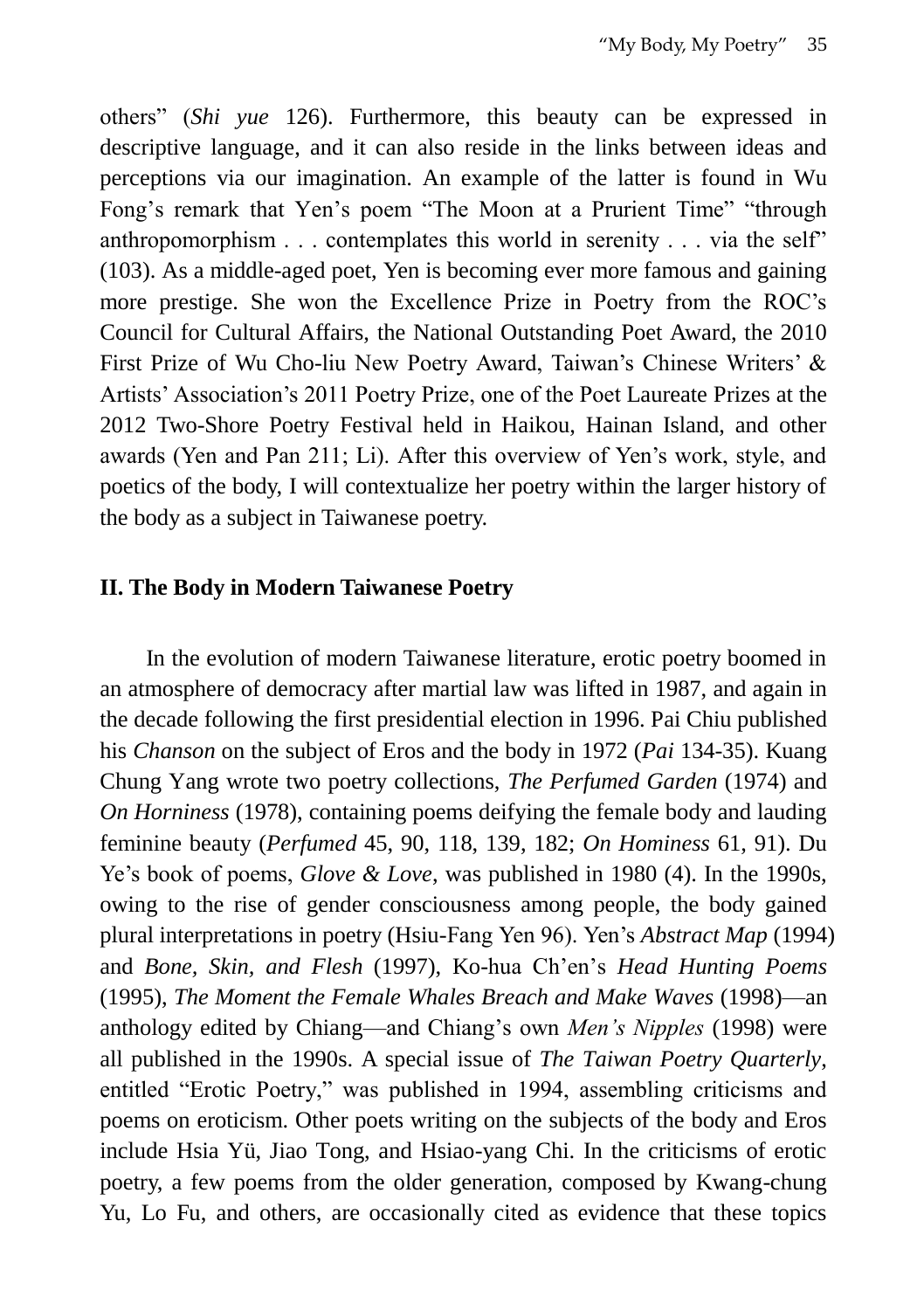were not completely suppressed. Then, what is the significance of Yen's poetry about the body within this tradition?

### **III. Yen and Taiwanese Women Poets on the Body**

#### *My Body, My Poetry*

As one brings these discussions to bear on the crucial issue of "my body, my poetry"—what I call women's takes on the subject of their own bodies—it is of vital importance first to distinguish between women's writing, feminine writing, and a *yin* style in order to clarify and claim women's linguistic rights to their bodies. Yen, as well as critics like Meng Fan, I-chih Ch'en, and Hsien-hao Liao, advocate using the terms "women's poetry" and "female poetry" (I-chih Ch'en, *Taiwan Contemporary* 197). In my 2012 interview with her, Yen agreed with Meng Fan's definition and with my own view that "women's poetry" is a better term than erotic poetry. Meng Fan prefers Showalter's term "feminist" or "female" poetry to "feminine" poetry (136). Meng Fan's argument originates from the view that to him, female bodies constitute a world men cannot feel (136, 139). Like Meng Fan, I-chih Ch'en suggests that "female poetry" or "poetry with feminist thoughts" refers to poetry that ponders females' "disadvantaged situation, heralds their anxiety born of the resistance" to dominant cultural forms, "and reflects on female self-awareness" (*Taiwan Contemporary* 197). Commenting on Yen's poetry, I-chih Ch'en says that "this is a real female's voice . . . combining female biology and psychology" (*Taiwan Contemporary* 225). Interpreting Hsia Yü's poetry, Hsien-hao Liao comments on the "feminine (*yin*)" quality of her poetry and views women's writing and feminine writing as interchangeable terms (263-64). Citing Hélène Cixous's theory on women's writing, Yi-fen Ch'en and some other critics suggest replacing the term "women's writing" with the neutral "feminine writing" to connote a style employed by both male and female writers, yet this view weakens women's social and political struggles in gaining equality (102).

This paper will examine Yen's work on the body within the wider context of Taiwanese women's poetry on this subject. Yen has composed a far greater number of poems on the body than most other Taiwanese women poets, threading her lines to weave an intricate tapestry of images and figures about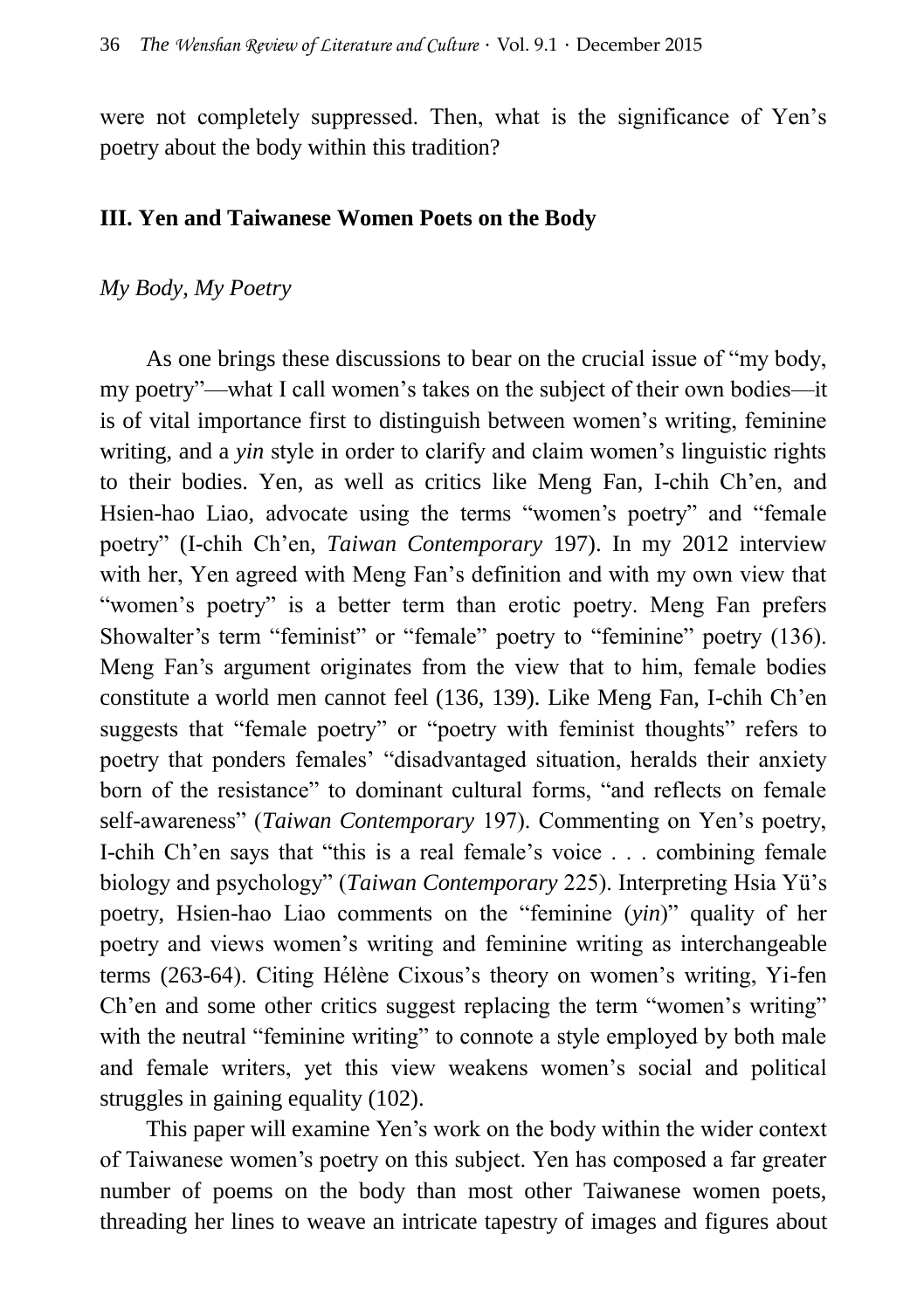desire and the riddles of love. Other Taiwanese women poets also set the body to meter, yet without the ardor or craft of Yen. Hsiu-hsi Ch'en's "Tears and I" anthropomorphizes tears as the speaker's friend, a friend who helps her realize the darkness of the human heart and "a wife's right to strive for equality" (2: 123). Unlike Yen's poems, in which liquids like milk and blood flow and are extensions of the body, the tears in Hsiu-hsi Ch'en's poems are static and suggest depth, volume, and beauty:

> Tears squeezed out are shields that could not defend themselves. Tears, nonetheless, are the good friends of women. . . . . . . . . . . . . . . . . . . . . . . . . . . . . . . . . . . . . . . . . . The wife's tears once raised the water level of Orchid Lake. (2: 123-24)

A lyrical poet writing in the "wild and untethered" form, Lin Ling employs metaphors of fire and warmth in love poems such as "A Wisp of Epiphany—for a Gambler" and "On the Snow" (30). However, descriptions of the body are sparse in Lin Ling's poetry; these are often ensconced at the end of stanzas rather than throughout the poem as in Yen's work. "A Wisp of Epiphany—for a Gambler" likens a woman's body to firewood:

> In your chest, O the night of Monte Carlo the person I love was roasting himself before a fire

Gathered pine branches were insufficient for burning, the night of Monte Carlo

He impetrated my hair my spine  $\dots$  (Lin Ling 60)

"On the Snow" compares snow to what is left of a departed love:

I lie quietly supine, on the snow. On the snow the white silver color is the white bone of love.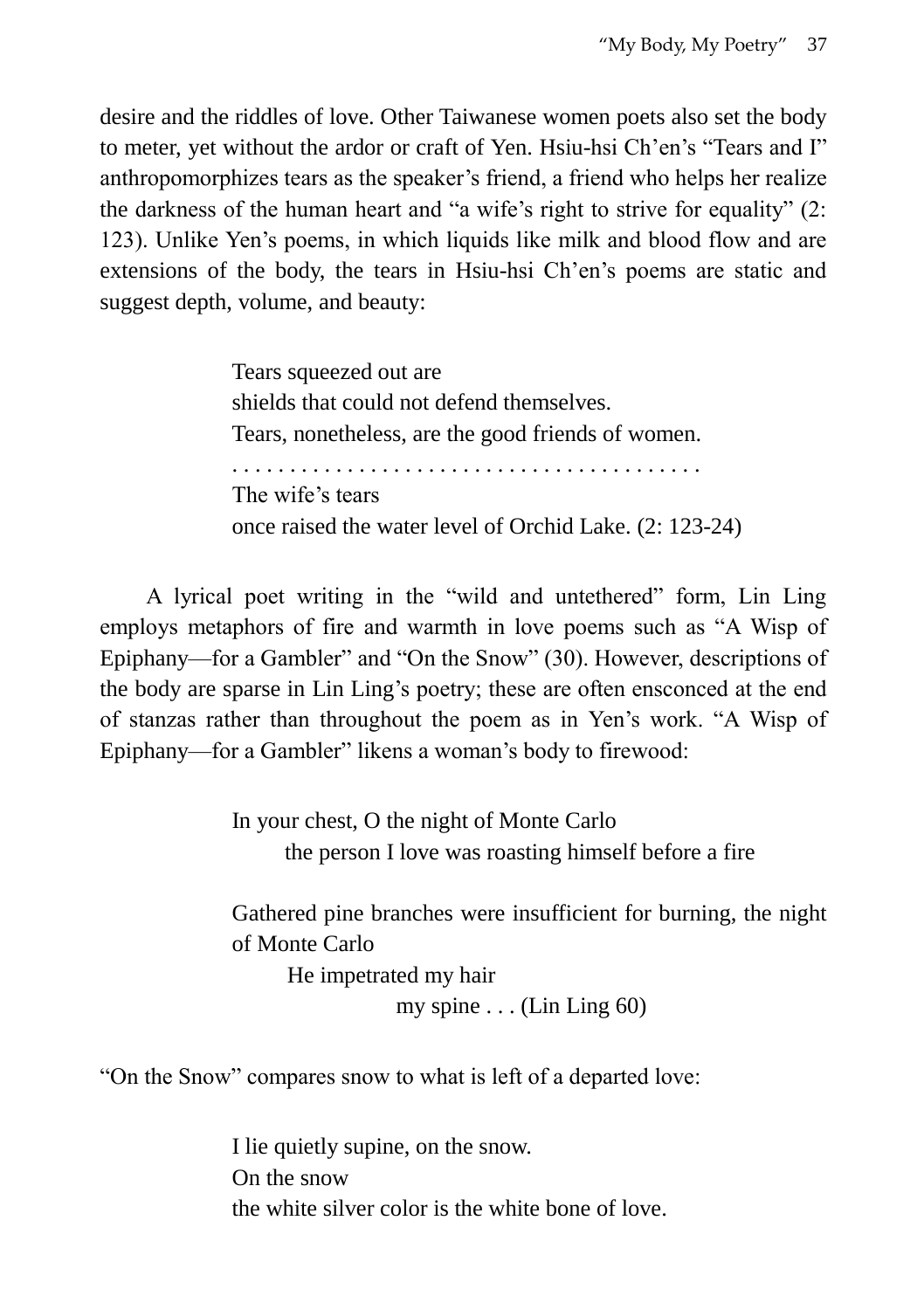. . . . . . . . . . . . . . . . . . . . . . . . . . . . . . . . . . . . . . The burying from time immemorial, some passion sealed in ice and coldness—some white bones of love. (Lin Ling 86-87)

Unlike Yen's and Lin Ling's poems, wherein the body, in its metamorphosis, turns into a beast or fuel, Hsiung Hung's poems take the body more literally. "The End of Poetry" suggests that, as if this were preordained, people forgive their loved ones for the love wounds they inflict:

> Love is poetry composed in blood. The blood of joy and of masochism is both sincere. . . . . . . . . . . . . . . . . . . . . . . . . . . . . . . . . . . . . . . . . . As fate is domineering to the absolute degree, and as in love nicks of a knife and hickeys are identic, forgive you must. (Hsiung Hung 131-32)

A minimalist in language, writing poetry teeming with *non sequiturs* in a contemplative tone, Yu-Hong Ch'en does not treat the body in the sensuous way that Yen does. The speaker of Yu-Hong Ch'en's poem "I Told You," concerned with the indivisibility of the mind and body, claims to miss the other person with her whole body: "I told you my forehead and my hair missed you / because clouds were combing each other in the sky" (296). The speaker says that her longing can be felt through her "neck," "ear lobes," "eyes," "pores," "ribs," "arms," "lips," as well as "finger tips" (Yu-Hong Ch'en 296).

Unlike these poets, Hsia Yü writes chiefly love poems, though she also composes poems about carnal desire, such as "Jiang Yuan" in *Memoranda* (1984) and "Fauvism" in *Ventriloquism* (1991) (*Memoranda* 118-19; *Ventriloquism* 22). Yet in her poems, the body is like a touchstone of the imagination; the imagination and not the subject of the body is the focus of her poems. For example, using animal imagery, "Fauvism" portrays the growth of a young woman: "like two animals, the twenty-year-old breasts after a long slumber / woke up and showed their pink nose tips" (*Ventriloquism* 22). Another poem, "Mozart in E-Flat Major," describes a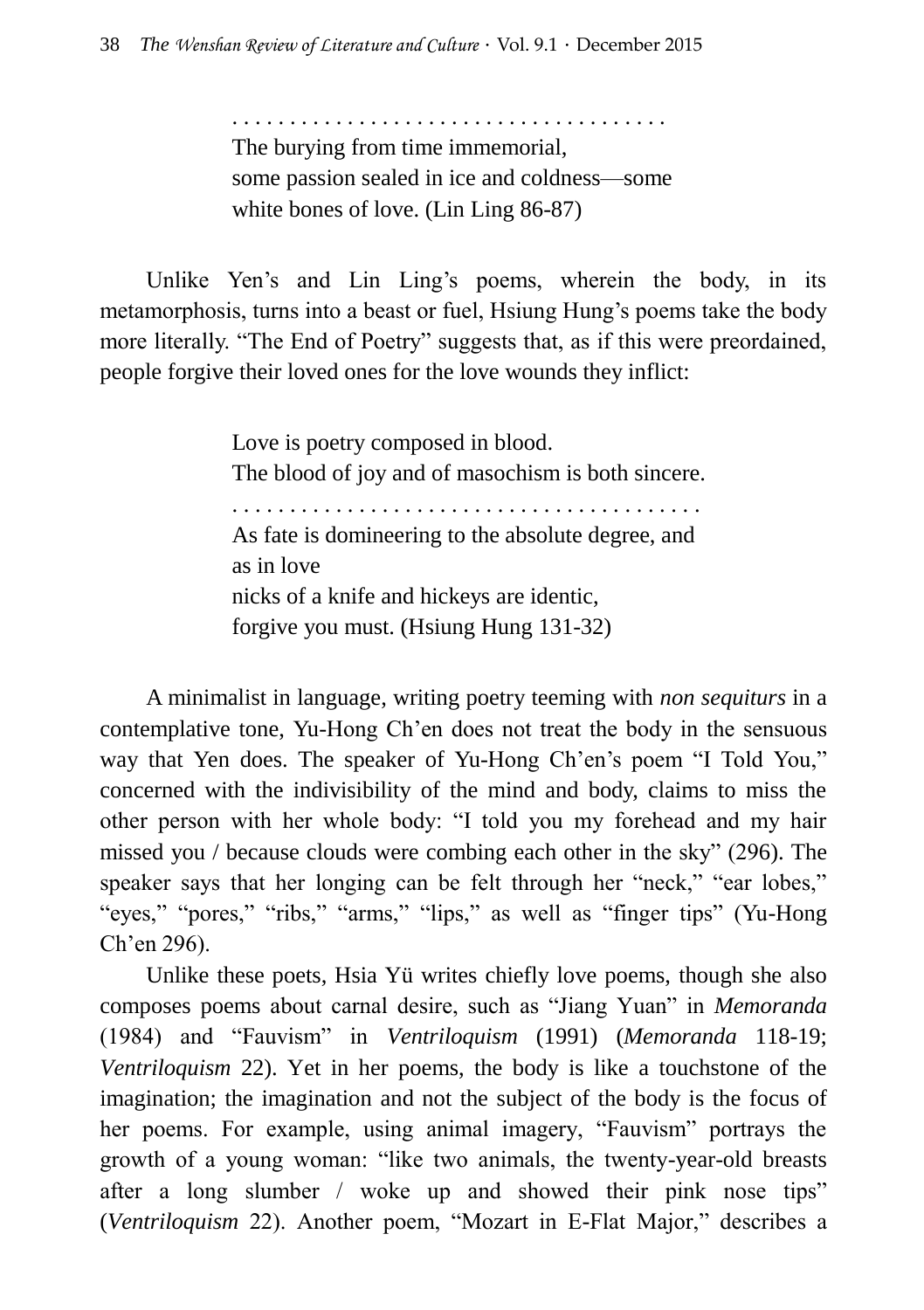magical moment when a man's shaved face touches a woman's shoulder:

I turned around. I felt the newly shaved Monday cheek slightly, ever slightly graze my left shoulder

The dear, dearest part The most, most important present (*Ventriloquism* 49)

The accidental brush with a man's cheek interconnects with, and gives new meaning to, the ritual of shaving every Monday.

Both Yen and Chiang challenge the notion that the body is taboo in their poetry. However, while the bulk of Yen's poems about the body focus on the relationship between men and women, Chiang's poems almost always touch on the distressing issues of "history, Eros, and politics," and Chiang lashes out against the cultural phenomenon that girls and women do not fully control their own bodies (Chiang, *Grandmother's* 204). In Chiang's poem "Sticky Rice Dumpling & Longan Sticky Rice Cake," Ali's mother offers dumplings and rice cakes to the deities and prays that they "give Ali: / a life that obliges further explanation at all times" (*Grandmother's* 69). The poem scrutinizes the bias of patriarchal culture that, as a woman, Ali's body alone cannot have a complete significance and must gain meaning from the bodies of her progeny, since having no offspring is the worst offense to the tradition of filial piety. The poetry of Wan-yu Lin and Yu-Hong Ch'en will also be examined in later sections.

#### *Personal Feminism in Poetry Anthologies*

The concept of "my body, my poetry" concerns women writers claiming their right to write about their bodies, sometimes about the male body, and about the life around these subjects. This ownership by Taiwanese women writers of the intimate knowledge of embodiment is a form of personal feminism that developed, I argue, across the oceans in the third wave feminisms in the United States and the United Kingdom as well as in Taiwan. One of the arresting hallmarks of Anglo-American third wave feminism is its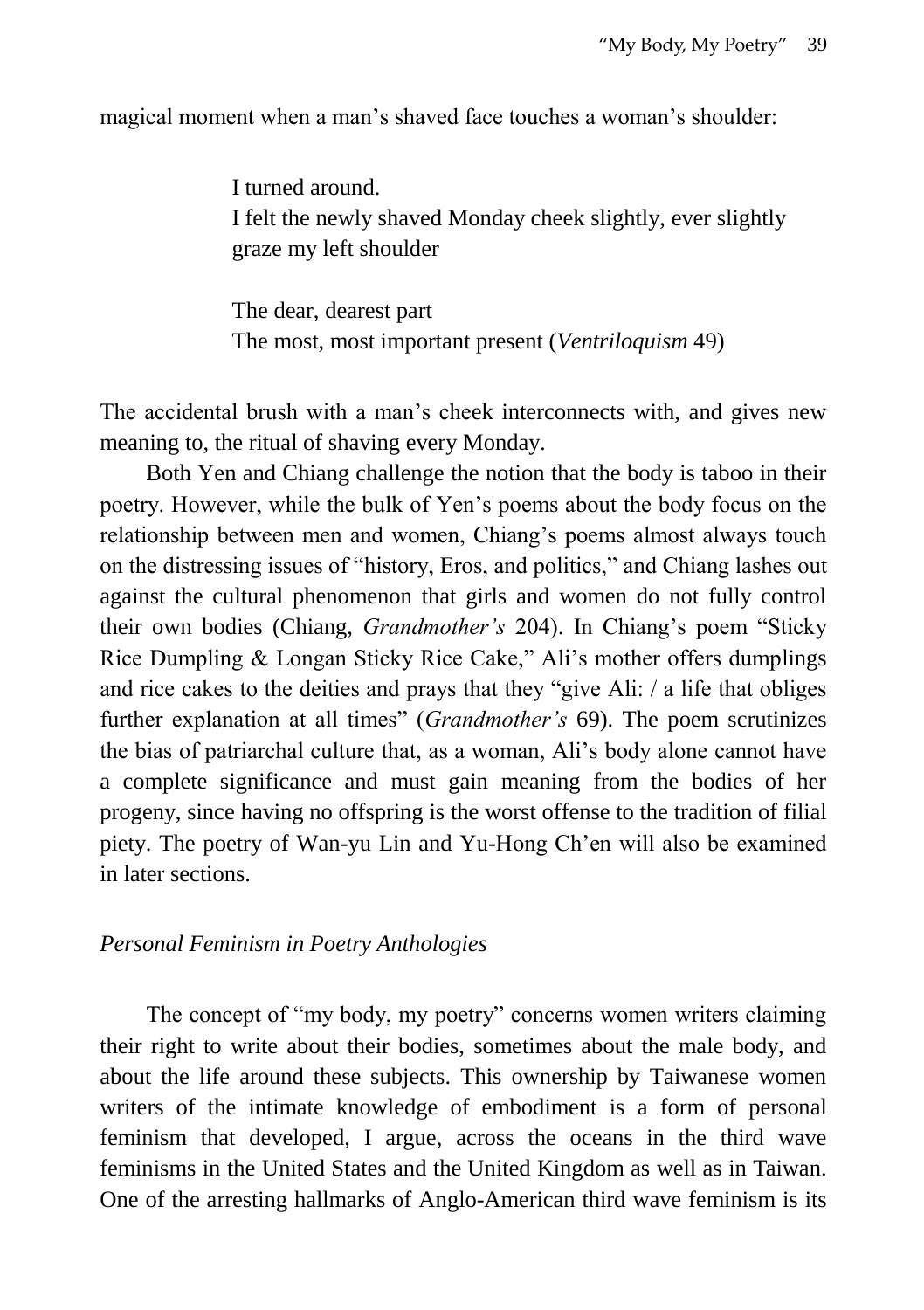personal feminism. In this paper, personal feminism refers to the narration of personal feminist experiences in life that often consists of anecdotes, and that is mostly narrated in the first person. The concept of personal feminism is contained in the slogan "the personal is the political," which began to circulate at least as early as second wave American feminism. Owing to its attention to difference, third wave American feminism brings the personal facet of feminism to the fore more than the second wave did by collapsing the distinction between theory and life and taking accounts of personal feminist experience seriously (Moraga xi). Anthologies such as *To Be Real: Telling the Truth and Changing the Face* of *Feminism* (1995), *Listen Up: Voices from the Next Feminist Generation* (1995), *Colonize This! Young Women of Color on Today's Feminism* (2002), and *Catching a Wave: Reclaiming Feminism for the 21st Century* (2003) display a rich array of essays written by young feminists about their feminist experience in life.

The idea of personal feminism could be used to analyze Yen's poetry compared with that of other Taiwanese women poets, given that it is a marked trend in Yen's and a few other women poets' works. In order to examine the role of personal feminism in Taiwanese women's poetry, I will discuss four recent anthologies―*Modern Women Poets, 1952-2011* (2011), *Purplish Red: Modern Taiwanese Women's Poetry* (2000), *Images on the Lake of Poetry* (1999), and *The Moment the Female Whales Breach and Make Waves* (1998). The latter two anthologies collect works of the members of the Female Whale Poetry Society. To be consistent with the focus of this paper, my discussion excludes poems not directly concerned with gender. In addition to Yen's work, six of the 73 poems in *The Moment the Female Whales Breach and Make Waves* as well as eight of the 45 poems in *Images on the Lake of Poetry* are concerned explicitly with the concept of personal feminism. Other than Yen's poems, thirteen others among the 198 in *Purplish Red* champion the notion of personal feminism. Two poems by Yüan-chen Lee and one poem by Chiang are also selected from the first and second anthologies of the Female Whale Poetry Society, respectively. In *Modern Women Poets, 1952-2011*, in addition to Yen's poems, four of its 280 poems are redolent with personal feminism; Jung Tzu's poem in this volume is also published in *Purplish Red*. In these four anthologies, the paucity of poems about personal feminist experiences, of which a scant few concern the body or Eros, suggests that Yen and a few Taiwanese women poets occupy a unique position in their writing about such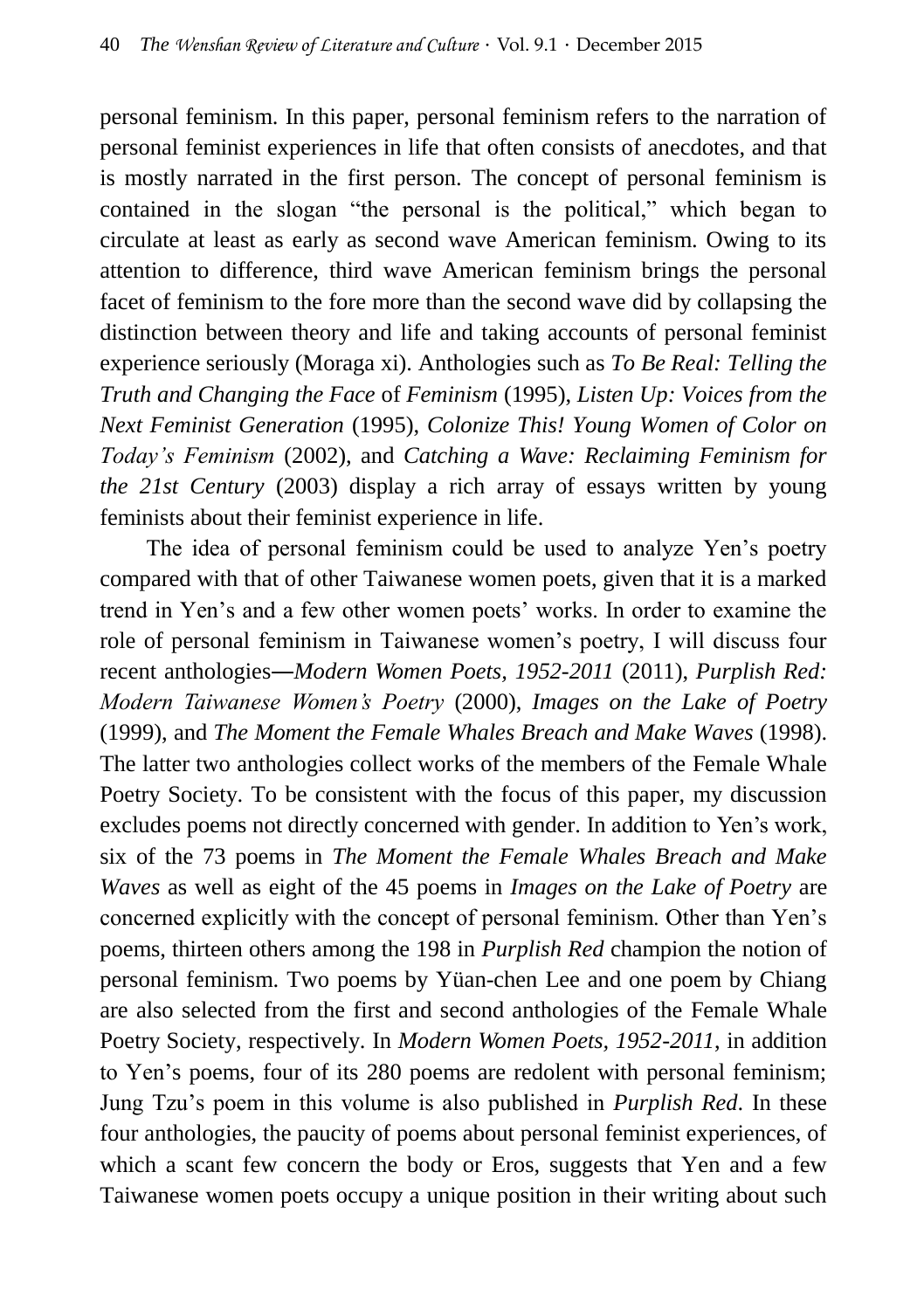experiences. And Yen's poetry has broken new ground for women writers in Taiwan as it especially focuses its attention on the body and Eros as relevant to feminism. I will explore Yen's innovations in her poetry on the body in the next two sections, using Kristeva's concept of the *chora* and abjection and Showalter's theory on the dual literary tradition that a woman poet inherits.

# *The Stases, Flow, and Musicalization of Desire and a Return to a Pre-Thetic State*

Chueh-chien Ch'en comments on "the marginal power of 'refusal' and 'negativity' of the *chora*" in Yen's poetry and describes the flow of desire in this poetry with her coined term "libidinal femininity" (167, 164). Kuei-Yun Lee proposes another term, "fluid poetic," to describe women's language in modern Taiwanese women's poetry: "their language teems with fluidity, restlessness, and commotion" (216). Like Kuei-Yun Lee, Zheng Zhong Liu suggests that over the last two decades, as poets broke through the taboos about the female body by versifying it, more poems about the body and fluids have been composed (300). My contribution to scholarship about Yen is to examine the *chora* in her poetry as the stases as well as the flow of linguistic elements such as descriptions of liquids and musical rhythms, and to relate these to a woman's recognition of her own desire, her feminine self, and her body. Moreover, my analysis will explore the return to the state before significance, the crescent, abjection, and "double-voiced discourse" in poetry through Kristeva's and Showalter's theories (Showalter 201).

The flow of the drives in Yen's poems in *Bone, Skin, and Flesh* can be explained through the operation of the *chora*, defined by Kristeva as "an essentially mobile and extremely provisional articulation [of the drives] constituted by movements and their ephemeral stases" (*Revolution* 25). According to Kristeva, the *chora* "can never be definitively posited," and represents the working of the drives before and during the engendering of significance, such as that of a text or an object (*Revolution* 26). Kristeva names the "two modalities of the signifying process" "*the semiotic*" to designate the "drives and their articulations" and "*the symbolic*" to indicate the "attribute of meaning, sign, and the signified object" (*Revolution* 23-24, 43; *Desire* 134).

Drawing from Sigmund Freud's concepts of the unconscious and the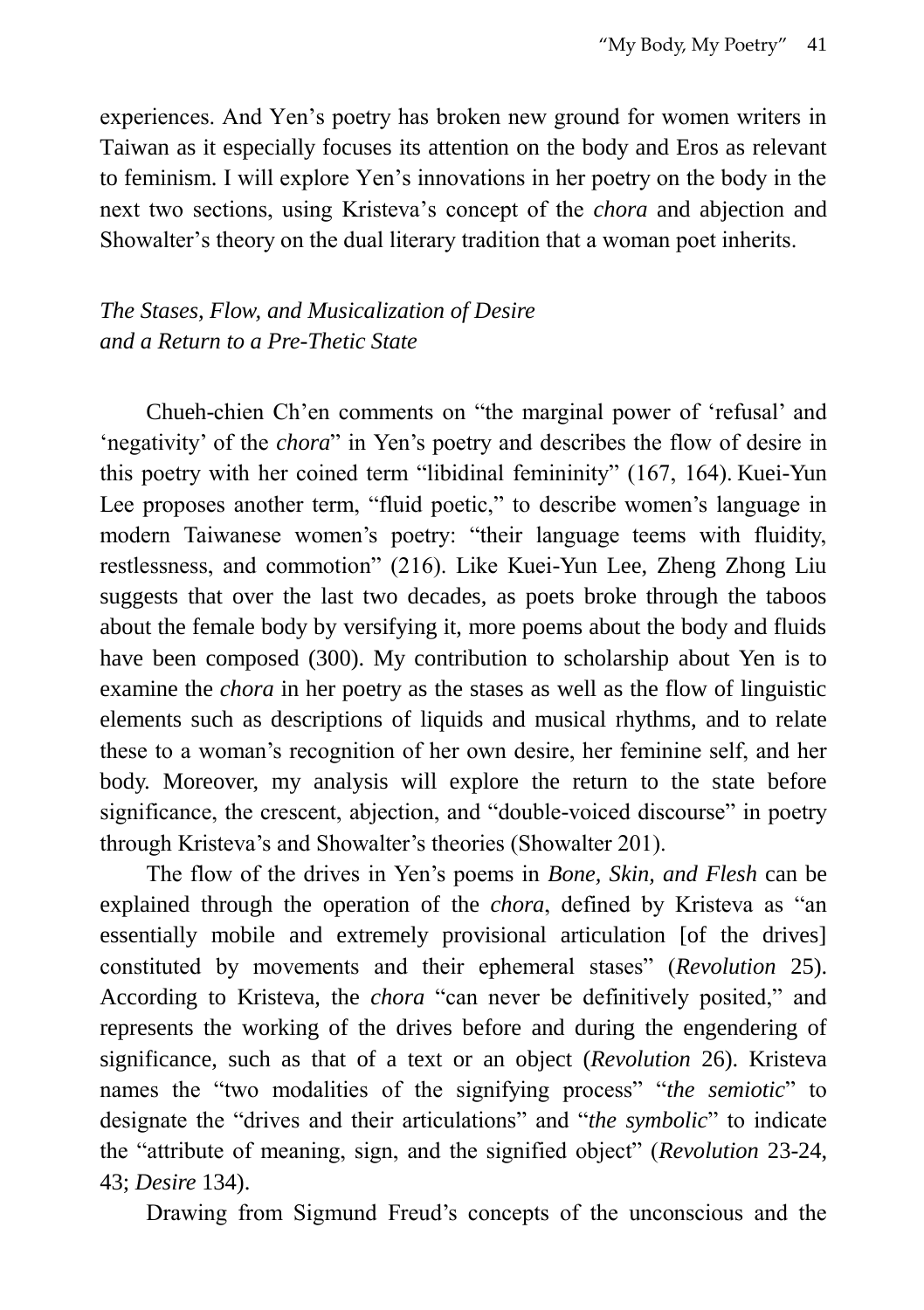drives of the mind, Kristeva advances a "theory of signification based on the subject" in order to explicate "the signifying process as it is practiced within texts" as well as the subject's "relation to the body, to others, and to objects" (*Revolution* 15). Furthermore, Edmund Husserl's phenomenological "transcendental ego" informs Kristeva's postulation that the ego presides over the signifying process (*Revolution* 44). However, Kristeva's ego is more closely related to other people and objects and is therefore less isolated and bracketed than Husserl's ego. Significance is predicated by "the *identification* of the subject and its object" through a separation or "break" in what Kristeva calls the "*thetic* phase" in which the symbolic prevails, as the semiotic had prevailed prior to this phase (*Revolution* 43). In Kristeva's construction of these two modalities, even after the first thetic phase, "the semiotic, which also precedes" the thetic phase, "constantly tears it open, and this transgression brings about all the various transformations of the signifying practice" (*Revolution* 62). For Kristeva, signification is a dialectical and "heterogeneous process," "a structuring and de-structuring *practice*, a passage to the outer *boundaries* of the subject and society" (*Revolution* 17). Like Kristeva's explanation of the motility of the *chora*, Yen intuits that the world is something "dynamic," which a poet interprets through poetic language: "The world is dynamic. Everything is flowing. Strong intuition can capture the direction of the flow" (*Yen Ai*).

Yen's personal feminism is revealed in a female consciousness which is frank and honest about female desire and the female body, and about the exploitation of the female body, which she explores in *Bone, Skin, and Flesh*, focusing on her life and experiences as a teenage girl and a young woman. *Bone, Skin, and Flesh* comprises Yen's poems composed between the ages of seventeen and twenty-seven and published between 1988 and 2001 (*Bone* 29, 65; qtd. in Ying-Ju Ch'en 124). The bulk of her poems about the body, including some of her best work on this subject, are presented in *Bone, Skin, and Flesh*. In my interview with her in 2012, Yen reflected that "starting from *Bone, Skin, and Flesh* my poetry has a style of hard rock―hardcore, 'a school of rock' with solid contents that are screamed out in a more personal style."

In Yen's poems, "Waterlike—a Woman's Proviso," "Sapling," "Summer Rain," and "Downpour," desire is described as a liquid or an object associated with liquid, and the *chora*—"as rupture and articulations (rhythm)"—generates connotations as it disrupts the denotations of these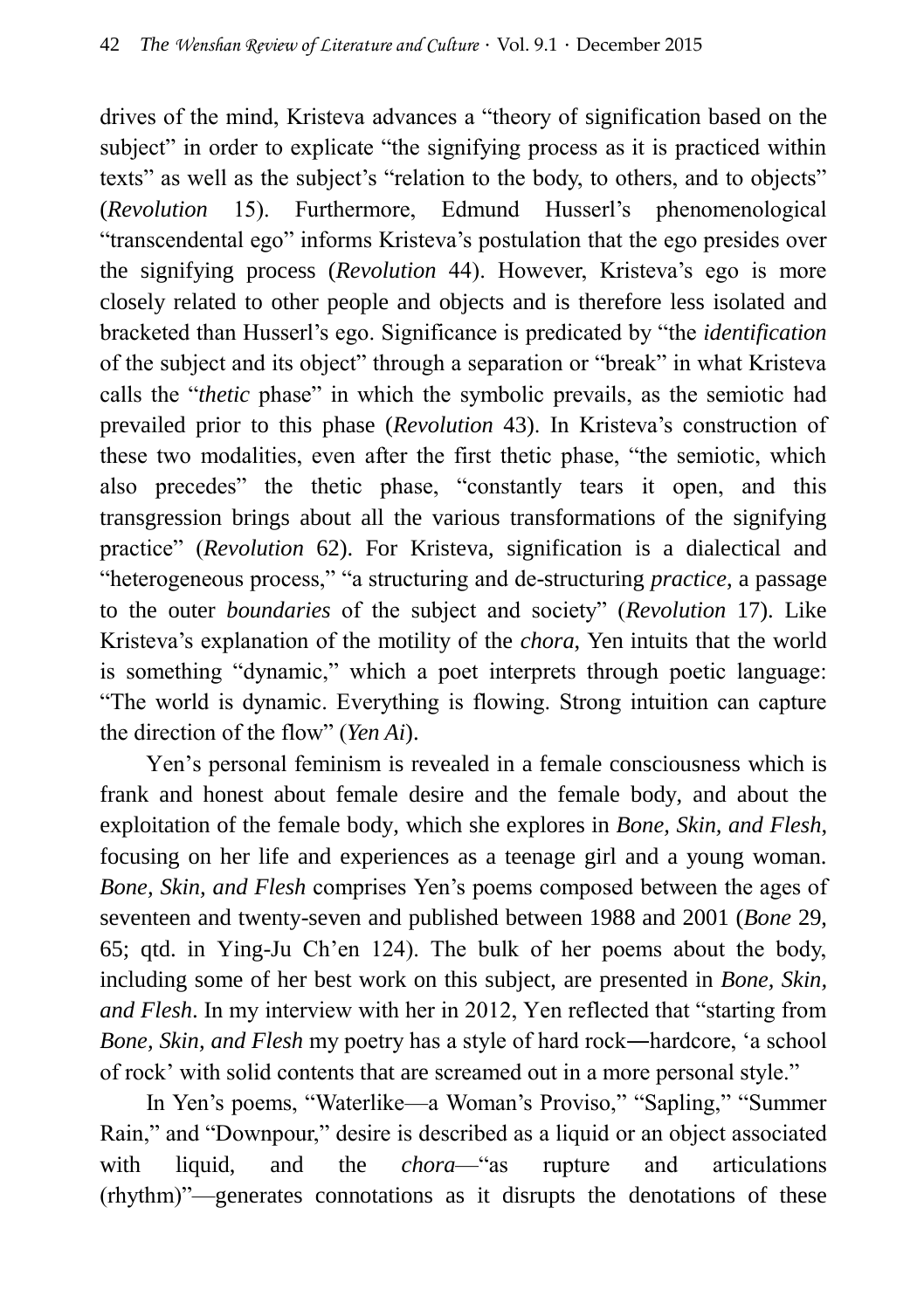poems' subjects—chastity, menstruation, desire, the male gaze, and the affection between mother and child (*Revolution* 26). Visual, "kinetic," and color "units and differences" illustrate the "stases" of the *chora* in these poems (*Revolution* 28). "Waterlike—a Woman's Proviso" suggests that one must discard moral concerns in order to truly engage the topic of desire: "morals are an undergarment that can be easily shed, / being but merely a piece of cloth worn close to one's skin" (*Bone* 35). Yen thus maintains that with regard to Eros there should be "no feelings of guilt," and that one should be natural and "free" (qtd. in I-chih Ch'en, *Cong* 9). Agreeing with Yen, Kuei-Yun Lee suggests that writing about women's long-term suppressed Eros is an essential way for women to recognize their subjectivity (144).

In "Bath" and "Tides," the first two sections of "Waterlike—a Woman's Proviso," the motility of the erotic drives is interlinked with liquidity. "Bath" conceptualizes desire as being damp like a saturating liquid: "the body drenched in desire even when young, / like a plant so bashful, / evolved age in itself through and through, / reluctant as late to yield some fruits" (*Bone* 35). "Tides" explores menstruation as blood's periodic motion in the body: "The days just passed. / The womb flushed with menstrual blood / is now nihilistically undergoing a turmoil of hunger," and now "what is left is only an / empty nest hung below the abdominal cavity" (*Bone* 36). In Chinese "nest" is a homonym of "tide," and through the pun in the section's title nest acts as the space where the fluids rhythmically suffuse the womb; an "empty nest" portends the stage of life when grown children leave home, leaving the mother in a vacant nest (*Bone* 36). In "Ferrying," the final section of "Waterlike—a Woman's Proviso," desire is likened to a ferry, and this section registers the stases of desire:

> The very early early morning is a very late late sable night.

Stranded amidst the two breasts, desire pendulated in great ennui; from a very distant morning it ferried to a time extremely near night to and fro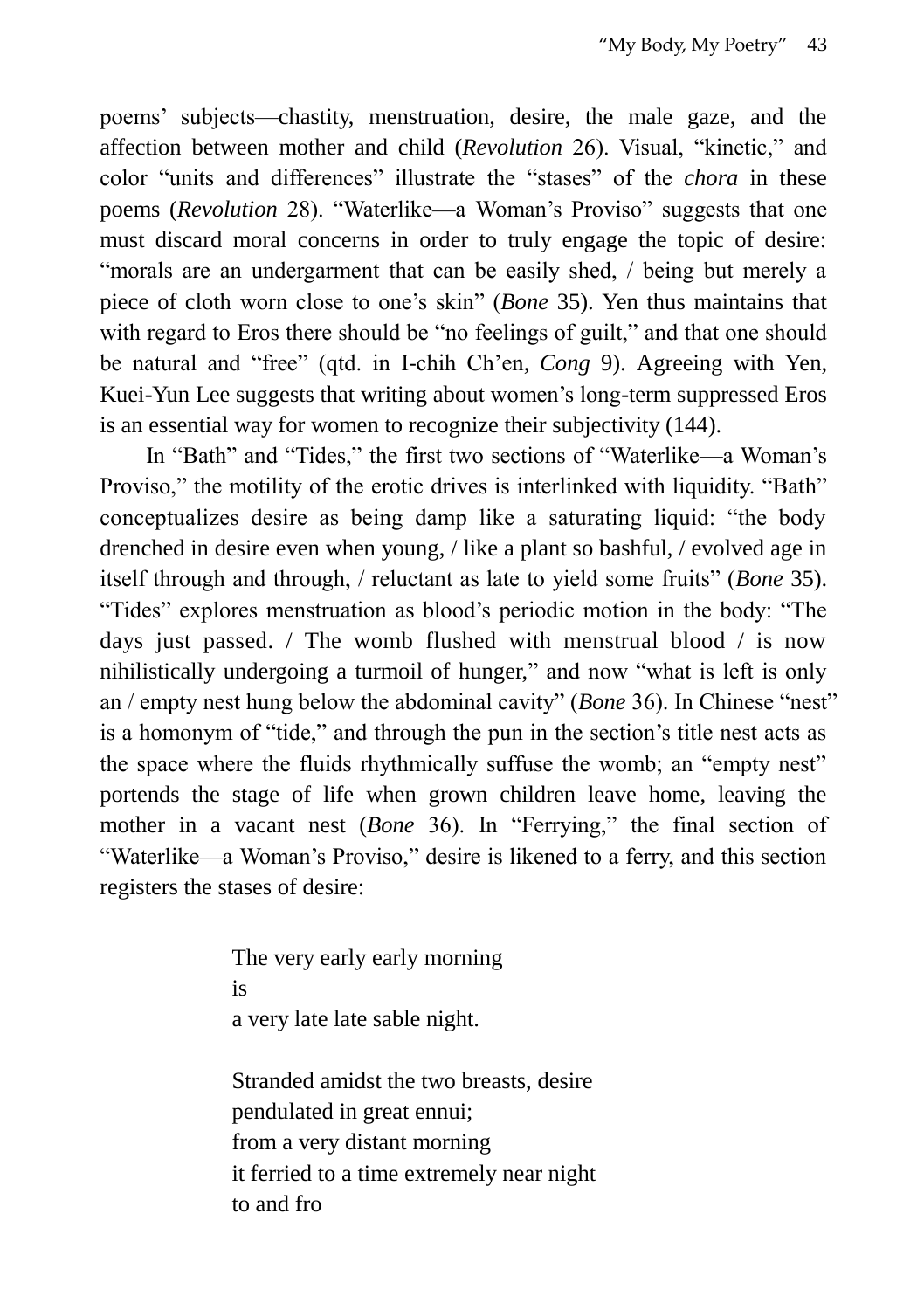early and late. (*Bone* 36-37)

The flow of the energy of the drives is dramatically rendered in the poem "Sapling" when men's eyeballs melt into a yellow liquid, implying the lewdness of their gaze at the teenage dancer:

> Do not with your sharp glare exploit my self-esteem grown thinner and more wispy every day While you looked merely looked—with black eyeballs at my body astoundingly they transformed into a nasty yellow overflowing the scarcely visible stage. (*Bone* 115)

The Chinese title of "Sapling" is composed of two words, "chick" or "child" and "tree." Notably, the first word "child" immediately invokes for the speaker of Chinese an overtone of child exploitation since it is used in the phrase "child prostitute." "Sapling" is based on Yen's own experience of staying at an inn in a tourist district where she was shocked to watch a nude child prostitute on TV, revealing to her the dark side of Taiwan's affluent society ("Shiren" 13-14). Child prostitution was one of the main causes that united and launched Taiwanese second wave feminism in the late 1980s.<sup>3</sup> The poem "Sapling" criticizes the persistent, though residual, exploitation of young girls by the sex industry.

In "Summer Rain," the drives are epitomized by the mother's effusive milk; to render the semiotic affection between the mother and child, the poem connects the mother's body and the child through the mother's milk:

> It abounded brimfully in milk as if all of a sudden it would spout and sprinkle.

 $\overline{a}$ 

<sup>&</sup>lt;sup>3</sup> In 1987, a number of women's rights, human rights, and indigenous people's organizations in Taiwan, "more men than women," held a demonstration protesting child prostitution (Doris T. Chang 120; Yüan-chen Lee, "Bozhong" 125). This event recruited more supporters for the second wave Taiwanese women's movement and made the movement known to the general public (Doris T. Chang 122; Yüan-chen Lee, "Women's" 6, "Bozhong" 125-26).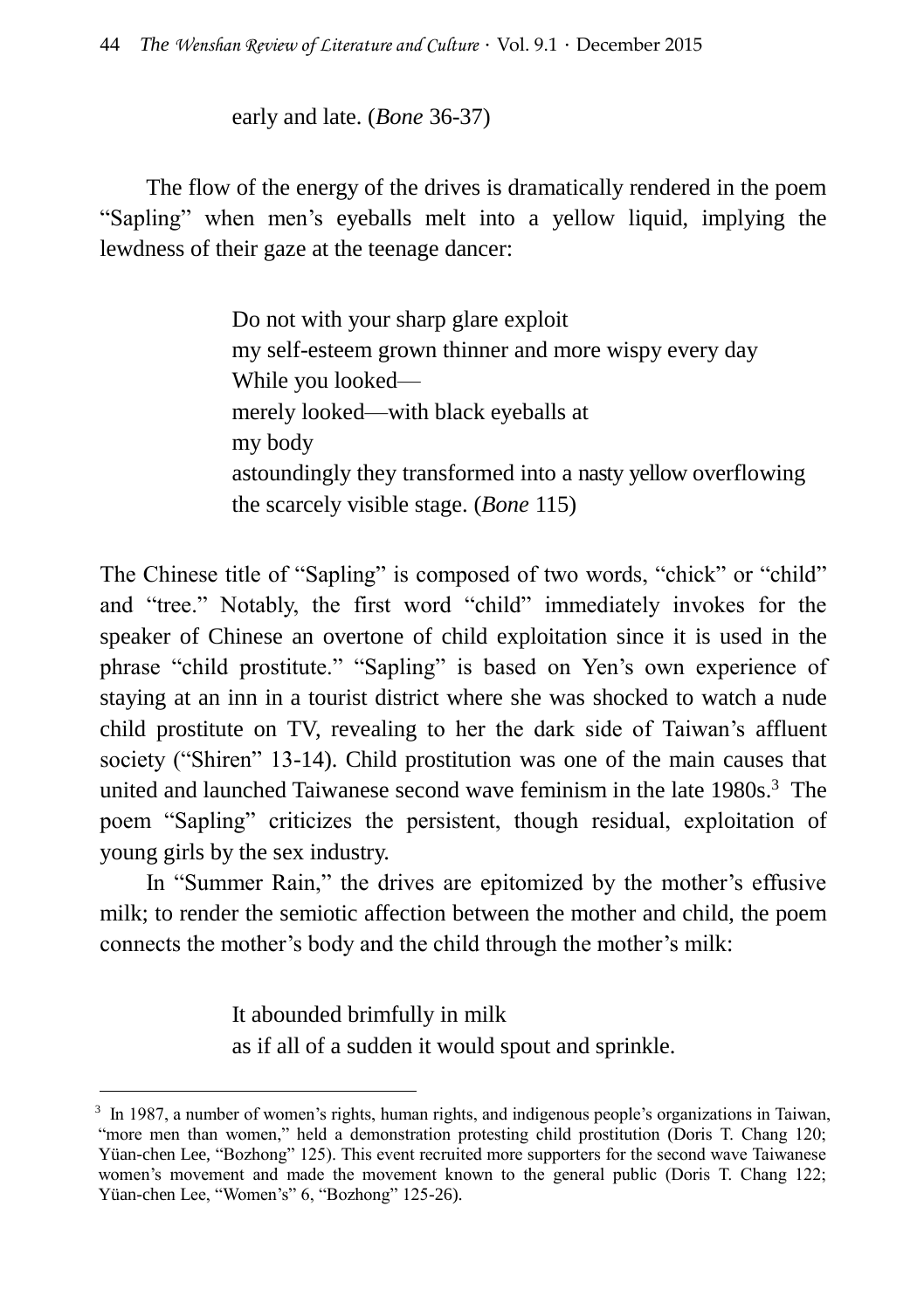Abruptly, the empyrean turned into an enormous breast The abundant maternal love nourished every soul whimpering to be fed. The surplus milk interleaved with excessively ingested junk food like a nest of snakes scampered into the city's invisible veins, and gushed toward cardia. (*Bone* 106)

"Summer Rain" illuminates the relationship between the sky and the earth as a mythic connection, likening the mother's love to the nourishing rain that is her milk. The poem reinterprets the phenomenon of precipitation by establishing a connection between the mother, the child, and external objects shared between the two, such as the milk. As Kristeva maintains, "the *semiotic*" is "a psychosomatic modality of the signifying process, . . . one articulating (in the largest sense of the word) a continuum" (*Revolution* 28). Explaining this continuum further, Kristeva suggests that "we must also add to these processes the relations . . . that connect the zones of the fragmented body to each other and also to 'external' 'objects' and 'subjects'" (*Revolution* 28).

In "Downpour," a poem wrought in the imagery of rain, the symbolic wanes, while the semiotic waxes:

> The atramentous breasts thronged and occupied the sky. So plump they were that city's towers bashfully retracted at once. (*Yen Ai*)

To Yen, the forces of *yin* and *yang* constitute the universe, and through the concept of this "emotive *taiji*," she conceptualizes "the gender of the multitudinous" in the cosmos (*Yijing* 204-5). Yen dubs poetry about *taiji* a "poetry of alternative colors," of which "Summer Rain" and "Downpour" are two examples (*Yijing* 205).

Wan-yu Lin's poem "Container" also evokes the breast and its milk in order to signify the love between a mother and child, and the idea that a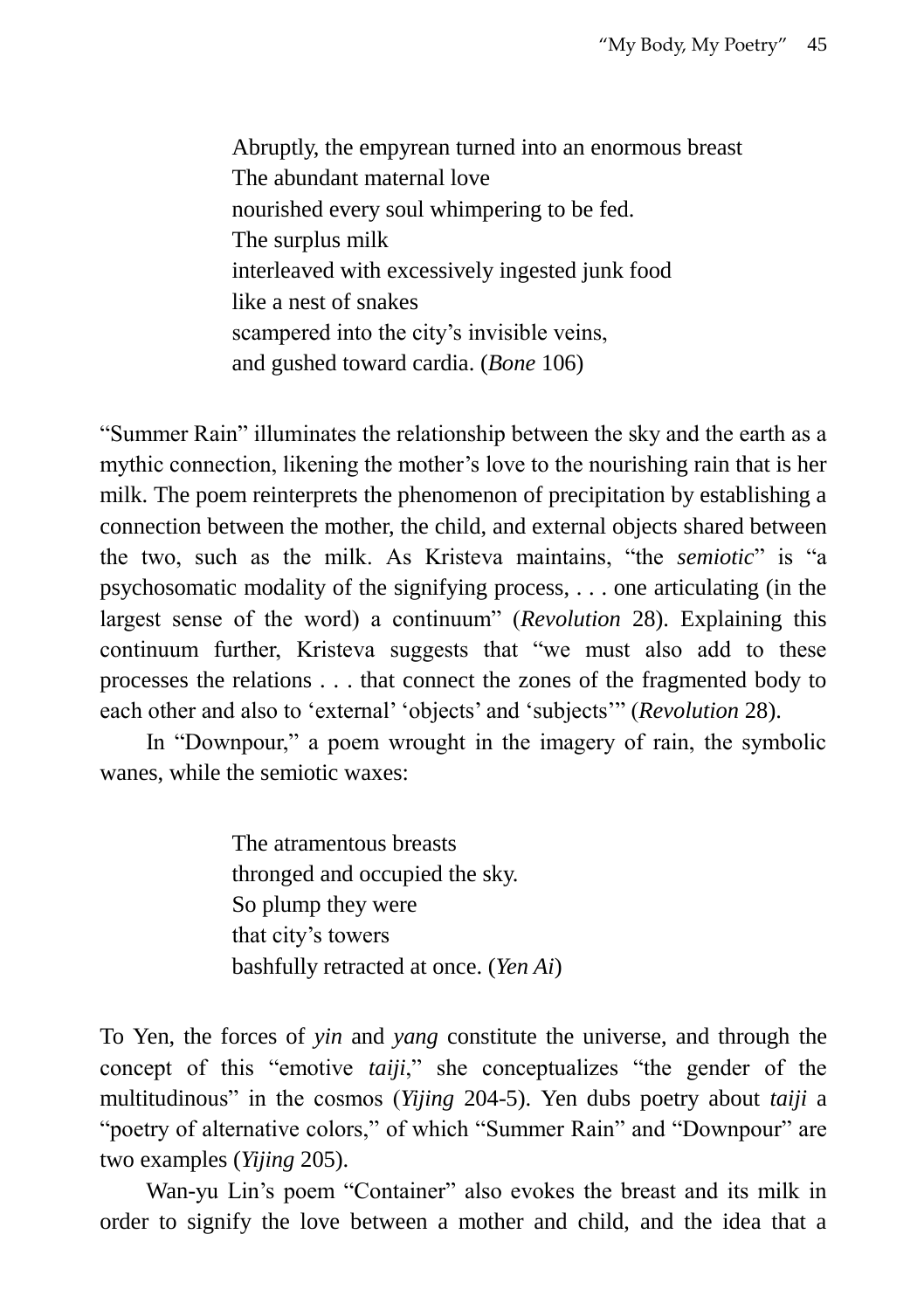person's image is preserved in posterity:

A container of a shape *sui generis*, the breast feeds you Staring at you is as much glancing at myself Owning you, I own myself

Holding you, heart, is a gigantic container (*Things* 204-05)

However, while Yen is a poet of the body, Wan-yu Lin is not. Unlike Yen, who writes in a sensuous language using words such as "abounded" and "abundant," Lin employs the neutral and inanimate term "container" to suggest the concept of reproduction by conjuring up the image of a series of Chinese boxes (*Bone* 106; *Things* 204).

In addition to depicting drives as either liquids or objects associated with liquids, poems like "DARK HOT SPRING," "Desire Came Onshore with the Undercurrent of the Night," and the last section, "Ferrying," from "Waterlike—a Woman's Proviso" further conflate fluidity and darkness or night—the time when the force of *chora* is most potent. In "DARK HOT SPRING," for example, darkness is represented by a hot spring reminiscent of fluidity, warmth, and solace. Through a "displacement" of the energy of the drives, the emphasis of this poem intriguingly shifts from dampness and fluidity to a dryness and heat that now suggest the flaring up of concupiscence (*Revolution* 28). The spring is compared to a woman's lovely gentleness in which the speaker invites her lover to indulge:

> IF YOU ARE TIRED OF LIFE WITH VERY LITTLE MORALITY THEN, PUT ALL THINGS DOWN AND THROW THEM INTO DARKNESS!

I'M WAITING FOR YOU IN THE DEPTH OF DARKNESS I WILL RUB AIR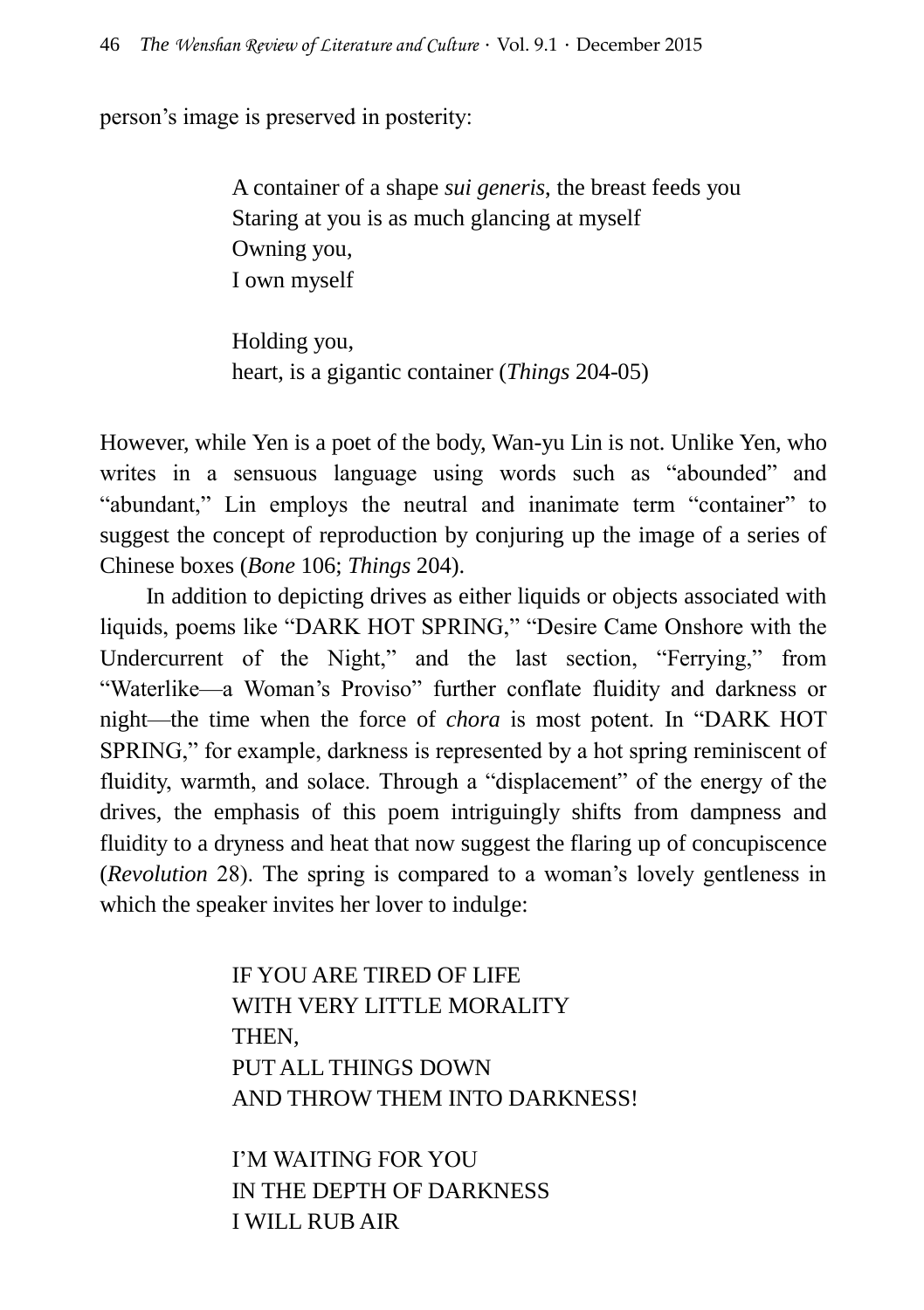# INTO THE DRY SMELL OF AN AUTUMN FOREST --THE SMELL COULD HELP BURN OUR BODY WITH LOW POINT[S] OF COMBUSTION AND IT'S FOR ATTRACTING YOU TO ME.

I WILL LET YOU COME TO ME TO SUCK MY WARMTH AND SMOOTHNESS EVEN THOUGH I AM VERY VERY TIRED IT WILL BE WASHED AWAY COMPLETELY IN THE DARK HOT SPRING ("DARK" 4)

According to Yen, "DARK HOT SPRING" suggests "an awareness of Eros," of a dark space into which the narrator welcomes her lover ("Shiren" 10). As Yen observes in *Minuscule Beauty*, an intellectual metamorphosis from teenage androgyny to mature femininity accompanies the physical evolution of a woman's body: "I used to have a phallic body in my dreams and steered my desire with force before my language became ever more feminine" (41).

Likewise, in "Desire Came Onshore with the Undercurrent of the Night," the speaker compares desire to the night tide:

> let my tide rise and overspread your shore

once. (*Bone* 119)

Yi-ping Huang suggests that in a "feminine fluid" writing style, Yen's feminine flow of desire expresses a freedom from the bondage of the masculine shore (73). Moreover, at least two other poems, Yen's "Hungry Night" and "The Castle at Night," connect the night with the subconscious in which the drives dominate. In "Hungry Night," for example, hunger becomes a figure of speech for unrequited desire: "I understand hunger as a strain of hypocrisy— / picking in food, yet fantasizing to be / an ascetic with a heart of no desire" (*Bone* 43). In the section entitled "Curfew" of "The Castle at Night," night is also the time when the subconscious takes the helm (*Bone* 91-92). In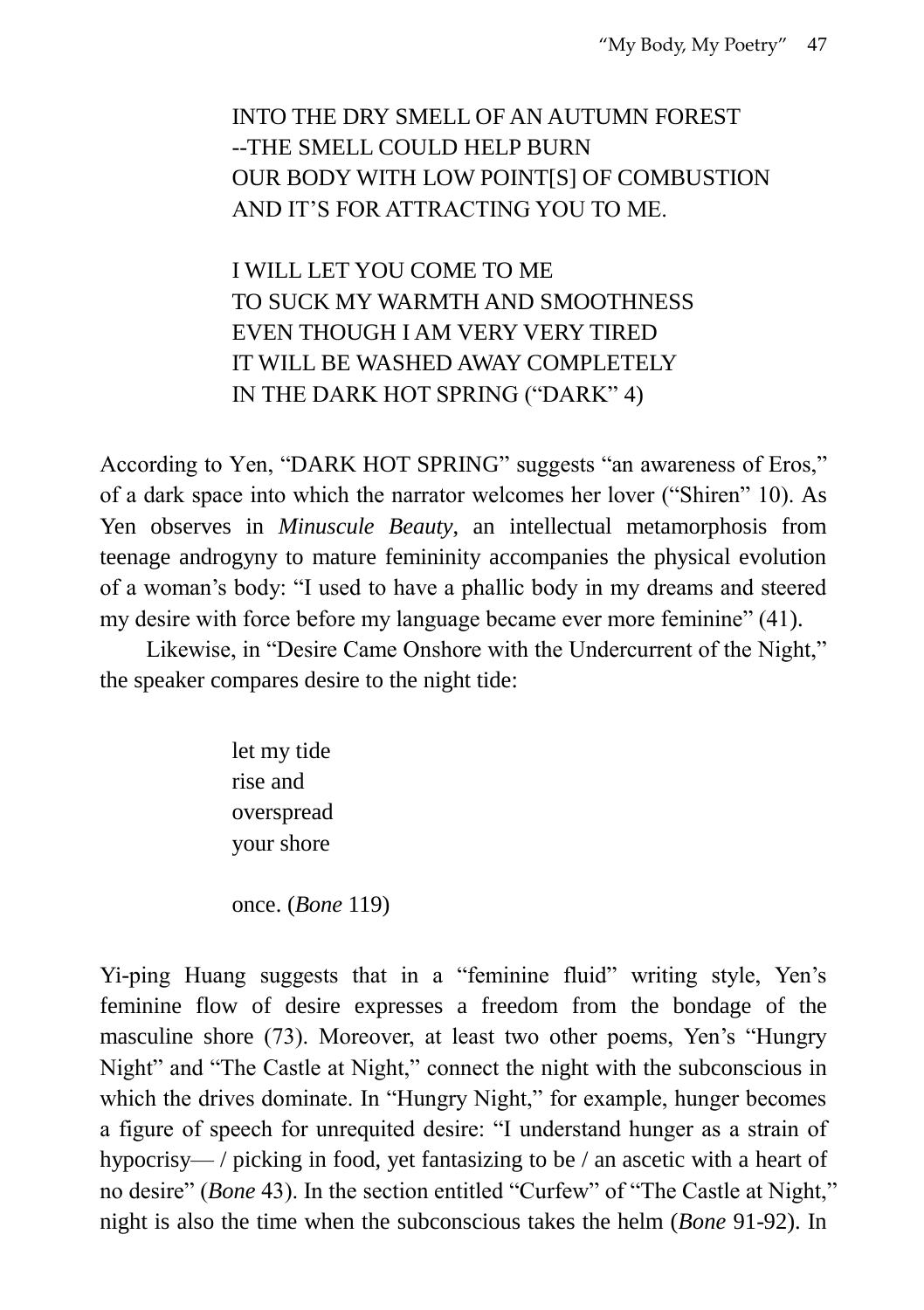this poem, the speaker's desire breaks the curfew by slipping into another person's dream.

Indeed, Yen says that she has a "special feeling toward darkness" (qtd. in Lin, Ch'en, and Li 166); she confesses that she "is not afraid of darkness and enjoys everything, for instance, the tolerance and vastness, of it" (qtd. in Lin, Ch'en, and Li 166). Moreover, to Yen the color black is positive: "blackness is a state of stillness" as "black engulfs all the colors" (qtd. in Lin, Ch'en, and Li 166); for her, it conveys "a very warm feeling" (qtd. in Lin, Ch'en, and Li 167). This thematic focus on darkness is related to Yen's habits of "sleeping at day, and pondering at night to two or three or even four or five a.m." (qtd. in Lin, Ch'en, and Li 167). As she says, she "is wont to view the city in darkness" from her residence: "at night, darkness obscures the smog, and seeing only the lamps, you evolve a purer feeling" (qtd. in Lin, Ch'en, and Li 167). In my 2012 interview with her, Yen said that in "a maternal love and warmth," the night "hides the filth and salaciousness" that are visible by day.

In addition to darkness, primitivism in poems such as "Prehistoric Memories," "Beast," and "Beast of Affects in Winter" likewise symbolizes a return to a state prior to the thetic phase. In "Prehistoric Memories," for instance, the azure of the sky evokes joy and a pure state untainted by the moods of the narrator who decides to sleep in and, imaginatively, "retrocedes into / a slumberous prehistoric / shell" (*Bone* 47). This atavistic state suggests a wistfulness to reconnect with the primordial mystery of the birth of life in the ocean. Moreover, the "shell" invokes both protection and the generative properties of the sea (*Bone* 47).

In poems like "Beast" and "Beast of Affects in Winter," also permeated with primitivism, humans revert to their primeval condition of beasts. Set in the nighttime, "Beast" likens desire to a beast that is the pet of the lovers in the poem, an interpretation with which Yen concurred in my 2012 interview with her:

> My lover brought a beast with him and asked me to stroke its spine.

. . . . . . . . . . . . . . . . . . . . . . . . . .

With a smile of April Fool my lover watched me resistless to and devoured by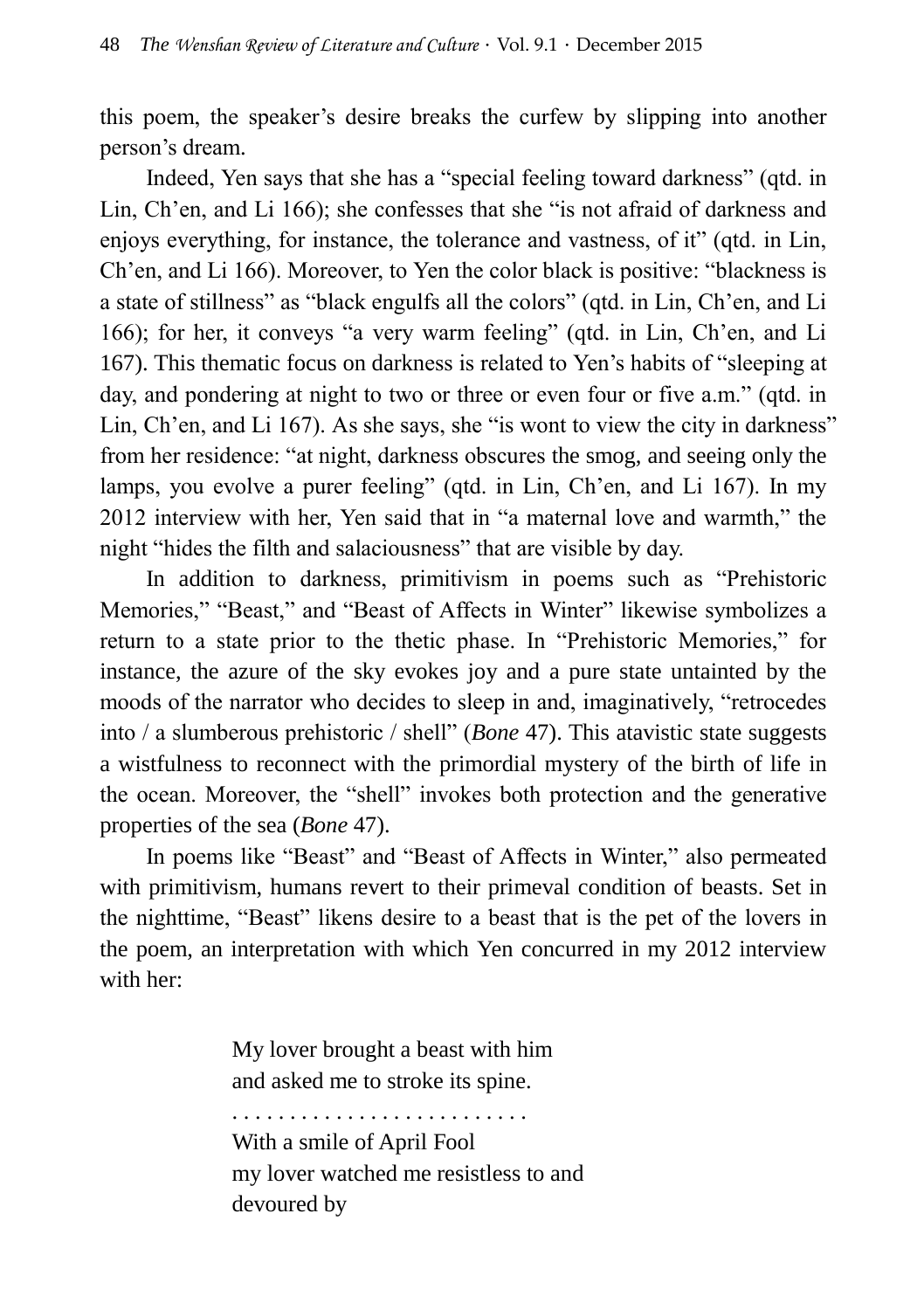a pet fed with love. (*Bone* 28)

At the close of the poem, the beast musters such power that even the lover "could not control / the Brobdingnagian, wild, dark and bonhomous / beast" (*Bone* 29).

"Beast of Affects in Winter" portrays the primitive yet changeless love between a mother and her child:

> In winter we cuddled in our nest of cotton quilts and took warmth from each other like beasts. Dear child, esuriently you suckled my breasts . . . . . . . . . . . . . . . . . . . . . . . . . . . . Yes, our posture is that of people making fires in an age of great antiquity . . . . . . . . . . . . . . . . . . . . . . . . . . . . . . . . . . . . . . . . . . . . . . We built a primordial cave with our bodies to burrow and hide away our shy and unspeakable evolution. (*Bone* 30-31)

Yen redefines feminine beauty through a child's eyes in "Beast of Affects in Winter," intermixing maternal love and sensuality—the latter exemplified by the imagery of a cave of flesh (*Bone* 31). Likewise, Wan-yu Lin employs a metaphor of beasts in her poem "Games in Bed," which is also infused with primitivism. The intrigue of a game of hide and seek is the centerpiece of Wan-yu Lin's "Games in Bed": "The center of a fleshy palm branded its heat on my skin / (That is just the cub's paw print hunters desperately sought to track down)" (102).

Moreover, the *chora*'s musical rhythm is created by recurrent phrases and assonance in Yen's poem "The Secrets of Rain Once." "The Secrets of Rain Once" underscores the passing of love through phrases containing the Chinese word "one" such as "once," "some," and "once and again," as well as through the sound of "one" in words and phrases including "secret," "a few," "day," "heart," "flushed," "night," "fear," "hurried," "appeared," "face," "melancholy," "in that condition," and "love" in addition to a humorous pun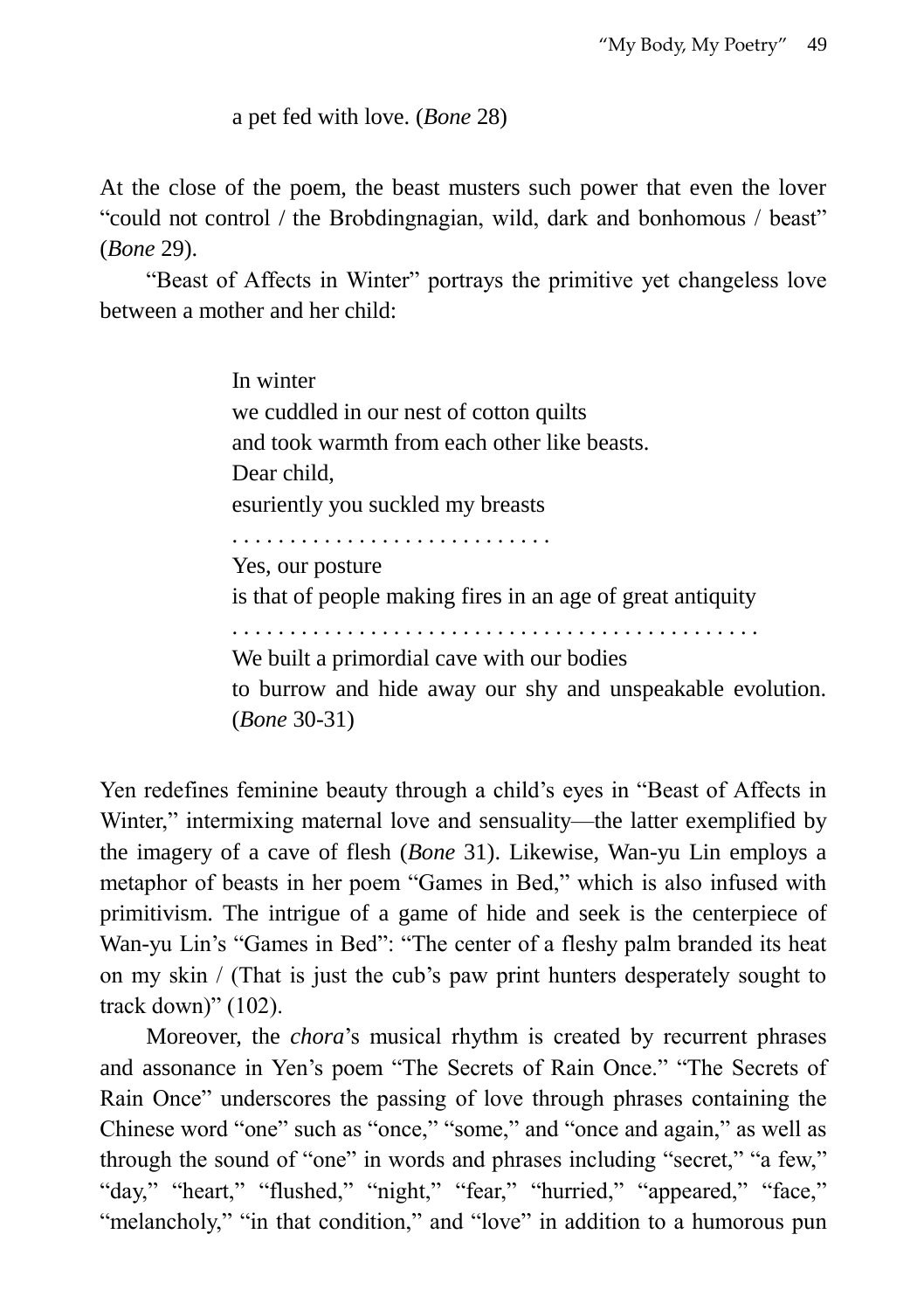on "moldy," a homonym of "plum," referring to the plum rain season, and of "vanishing," alluding to the dissolution of romance (*Yen Ai*). Likewise, the poem "Hug Me into a Deep Ocean Slumber" simulates the rhythm of ocean waves through two-word iambic phrases in Chinese such as "tides," "regularity," and "waves," as well as through the nasals in phrases including "deeply deep," "lightly light," "heard," "surging," "dearly dear," and "capsized" (*Yen Ai*).

# *The Crescent, Abjection, and Double-Voiced Poetry*

Like Kristeva, Showalter advances a dialectical theory of women's literature. Showalter claims that this literature engages in a "double-voiced discourse," which expounds on both women's and mainstream "heritages" of literature, culture, and social practices (201). Yen's oft-cited poem "The Moon at a Prurient Time" portrays a waning crescent flirting with "the clouds" and other symbols of patriarchy—"skyrocketing towers" and "mountains"—while "smiling" (*Bone* 38). Yen portrays the moon as "good-natured and feminine," and she recalled the circumstances of the poem's creation in my 2012 interview with her:

> Tired from reading, . . . I opened the window to the city's night sky and the motherly moon. At the time shaped like a hook, the crescent hooked up distant towers, . . . teasing the masculine buildings like a smile, and it enticed the metropolitan.

Whether or not Yen had read Showalter, the "crescent" is the exact term Showalter uses in her much anthologized essay, "Feminist Criticism in the Wilderness" (*Bone* 38; Showalter 200). Showalter maintains that "a crescent . . . of women's culture spatially, experientially, or metaphysically" stands outside the circle representing male culture (200). Showalter solicits women to articulate this crescent and explore "female consciousness" in "women-centered criticism, theory, and art" (201). Having "absorbed" the male tradition, the crescent moon in the poem reflects the sun's rays (*Bone* 38). It actively challenges the male culture with the female culture that is unknown and hence nostalgic to the male counterpart: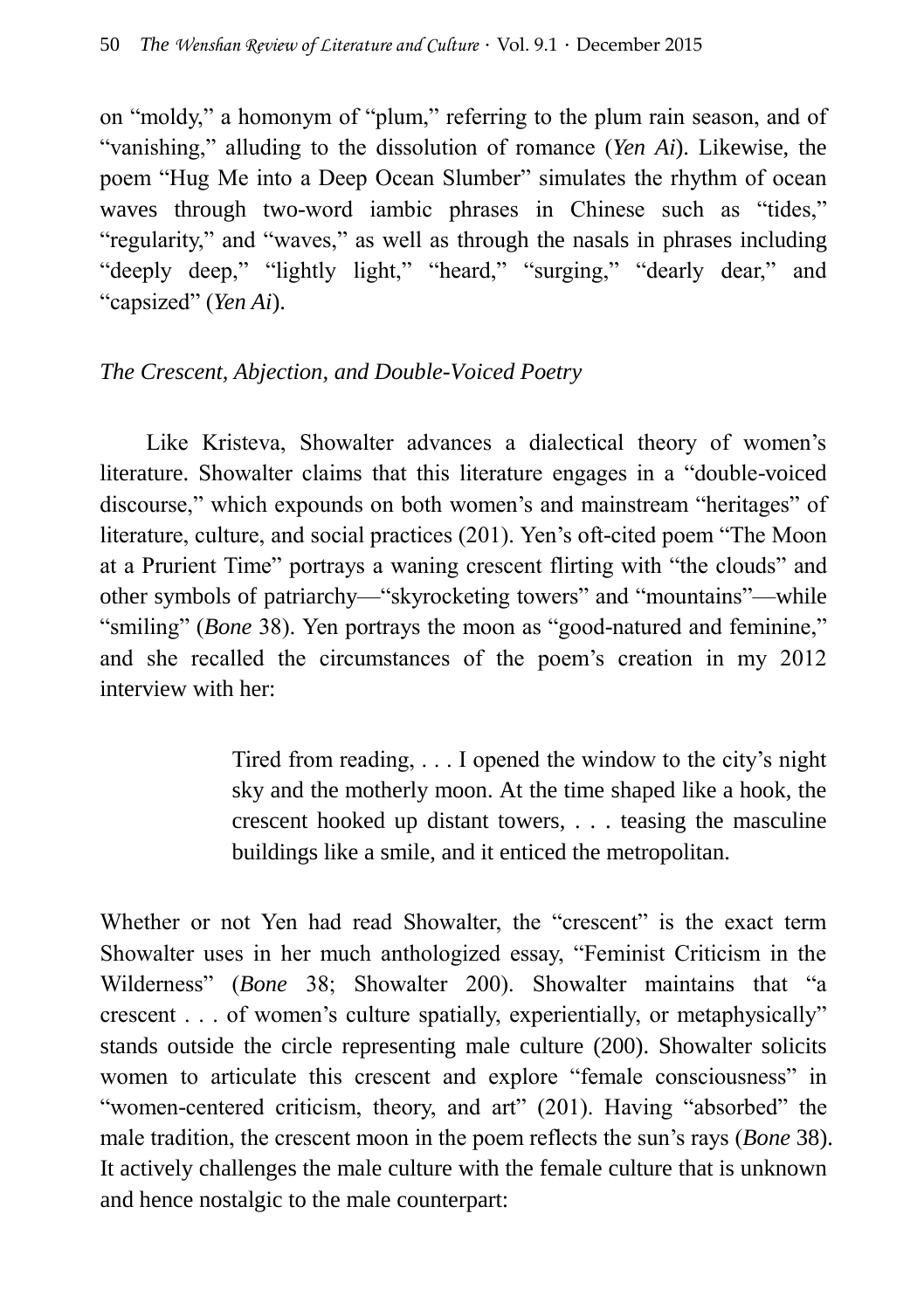After absorbing fully the energy, light, gas, and color of the sun, a shallow last quarter crescent

smilingly

. . . . . . . .

aroused the nostalgia of all the phallic objects with her flirtatious lips. (*Bone* 38)

Showalter's and Kristeva's theories converge in this poem in which the light of the crescent is the light of the absent sun; the crescent symbolizes the *chora* in the phase of the symbolic, to which the semiotic possesses cryptic and alternative energy. The tongue and smile of the moon suggest a dialectic between male and female cultures and between the semiotic and the symbolic. The highly lauded first line of the poem ("the filthy and lustful orange moon arose") portrays the abject as the maternal body that has been excluded from one's identity and from the male culture (*Bone* 38). Kristeva argues that the maternal is "the inseparable obverse of his very being, of the other (sex) that torments and possesses" "a writer (man or woman)" (Kristeva, *Powers* 208). "Abjection appears as a rite of defilement and pollution" and "takes on the form of the *exclusion* of a substance" (*Powers* 17). Kristeva defines the abject as what is excluded from identity ("[t]he abject has only one quality of the object—that of being opposed to *I*") as well as from one's "clean and proper body" (*Powers* 1, 73). For the former, Kristeva explains that "[i]t is thus not lack of cleanliness or health that causes abjection but what disturbs identity, system, order. . . . Abjection, on the other hand, is immoral, sinister, scheming, and shady" (*Powers* 4). In "The Moon at a Prurient Time," "an unveiling of the abject" occurs when the maternal in an extremely corporeal sense almost overwhelms the self as well as men's culture as Kristeva theorizes (*Powers* 208). Kristeva argues further that this dualism between identity and what it excludes, the abject, is intrinsic to literature because to her, literature illuminates the crises of identity and "coenesthesia": "all literature is probably a version of the apocalypse that seems to me rooted . . . on the fragile border (borderline cases) where identities (subject/object, etc.) do not exist or only barely so—double, fuzzy, heterogeneous, animal, metamorphosed, altered, abject" (*Powers* 53, 207). Exclusion is the law that operates in both Showalter's idea of "women's culture" and Kristeva's definition of the abject,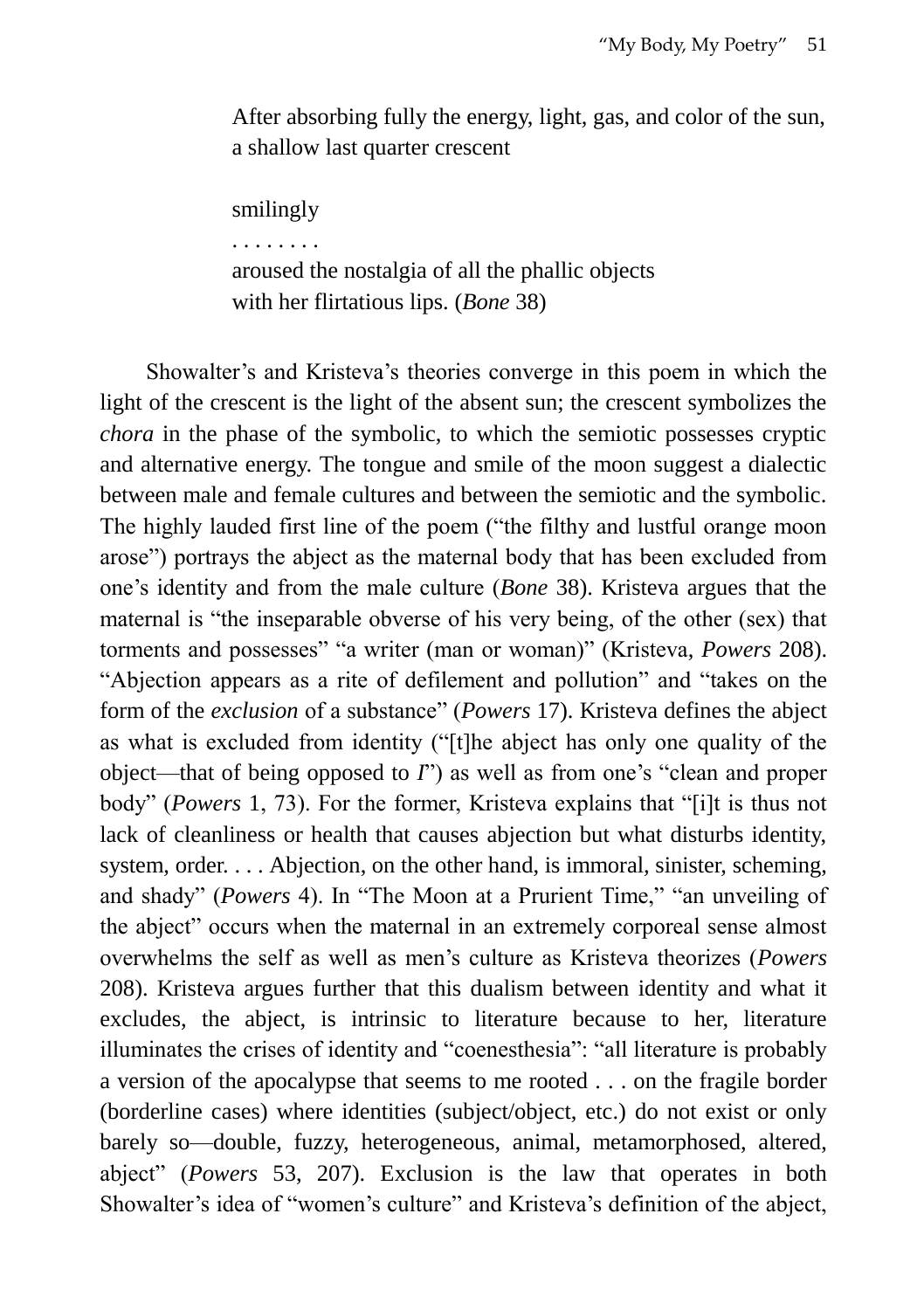and "The Moon at a Prurient Time" interprets the maternal body as subject matter excluded from both men's culture and a writer's métier (200).

For this poetic portrayal of the moon as the abject body of the mother, Yen is a trailblazer even among women poets adept in witticisms on desire. The moon is tantamount to "desire" in Yu-Hong Ch'en's poem "Number 56 Concealment," though she portrays the moon abstractly as a metaphor for the meaning a poem tries to reach (278):

> The moon rose from within you The moon. Desire. . . . . . . . . . . . . . . .

You finally grasped that the moon is not the moon The moon is another you  $(278)$ 

This contrast in descriptions of the moon attests to an overall divergence between Yen and most other Taiwanese women poets—Yen adopts a sensuous language in sketching desire and the female principle.

As Kuei-Yun Lee argues, Yen's work stresses "the difference within the self" and engages in "multiple perspectives" (275). While her poetry grapples with women's culture, Yen acknowledges that she has inherited the male literary tradition in her *ars poetica* in which the poet takes a masculine stance while confronting her Muse: "[w]riting poems is like making love with a goddess in your mind" ("On Poetry" 3). Yen admires Pai Chiu's *Chanson* and said that she would like to write a book of sensual poems like it (qtd. in Lin, Ch'en, and Li 169). In Pai Chiu's poem "Endless," wording such as "the womb," and the image of floating in a "stream" remind one of a similar language and images in the poems of Yen's *Bone, Skin, and Flesh* (*Chanson* 92). Moreover, in "That Man Called Xu Zhimo," Yen recounts her affection for this literary predecessor and her grasping of her own identity through his work:

> Owing to your unanticipated demise, all of the women reasonably fall in love with you.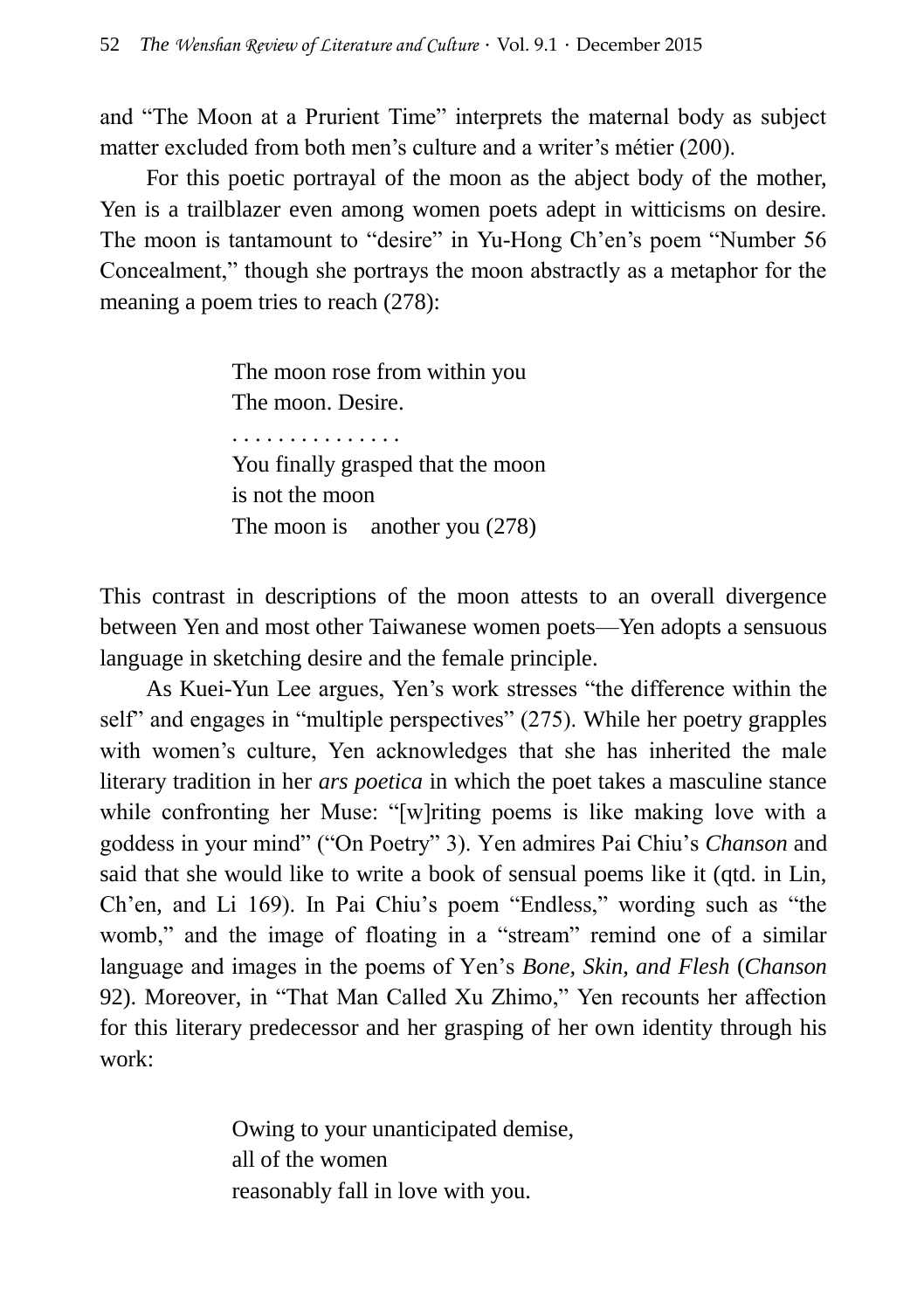And during my journey ferreting for you, I found my own name. (*Yen Ai)*<sup>4</sup>

Likewise, Yen remembers the late poet Meng-tieh Chou in an elegy, "I Took the Empty Seat":

> On the chair that was now empty, when I came, I would certainly sit. . . . . . . . . . . . . . . . . . On crossed legs, I sat. I visualized you. We were still together. (D3)

The title implies that Yen resolves to be an heiress in the pursuit of the art of poetry. The symbolism of the chair brings to the fore her sense of responsibility as a successor and her friendship as a peer of the old poet. Yen acknowledges her poetry as both the continuity of a male heritage of forebears such as Pai Chiu, Xu Zhimo, and Meng-tieh Chou, and also as the inception of newness through voicing the once taboo subjects of the female body and women's culture. I would add that the law operating in women's poetry, as attested by Yen's poems on the body, is ultimately a dialectic of inclusion, a point not yet clearly made in Showalter's or Kristeva's theories.

Finally—lest women again be divested of their voices and rights to their own bodies—in the phrase "my body, my poetry," female poetry attests that its ethos is not vested in a style or any authority but is much more ingrained in women's own bodies as sites of contestation in their daily confrontations with inequalities and inherited cultural biases. Women's literature is inextricable from their bodies and from the conditions and incidents of their daily existence. Yen's *Bone, Skin, and Flesh* evinces a personal feminism that reflects on such matters as the articulation of desire, or the *chora* as Kristeva conceives of it, and on the exploitation of the female body and abjection. Yen's poetry takes on a new resonance by practicing a unique art of poetry

 $\overline{a}$ 

<sup>4</sup> Likewise, Yen's critics espouse Showalter's concept of double traditions in women's poetry (Kuei-Yun Lee 274; Huang 248).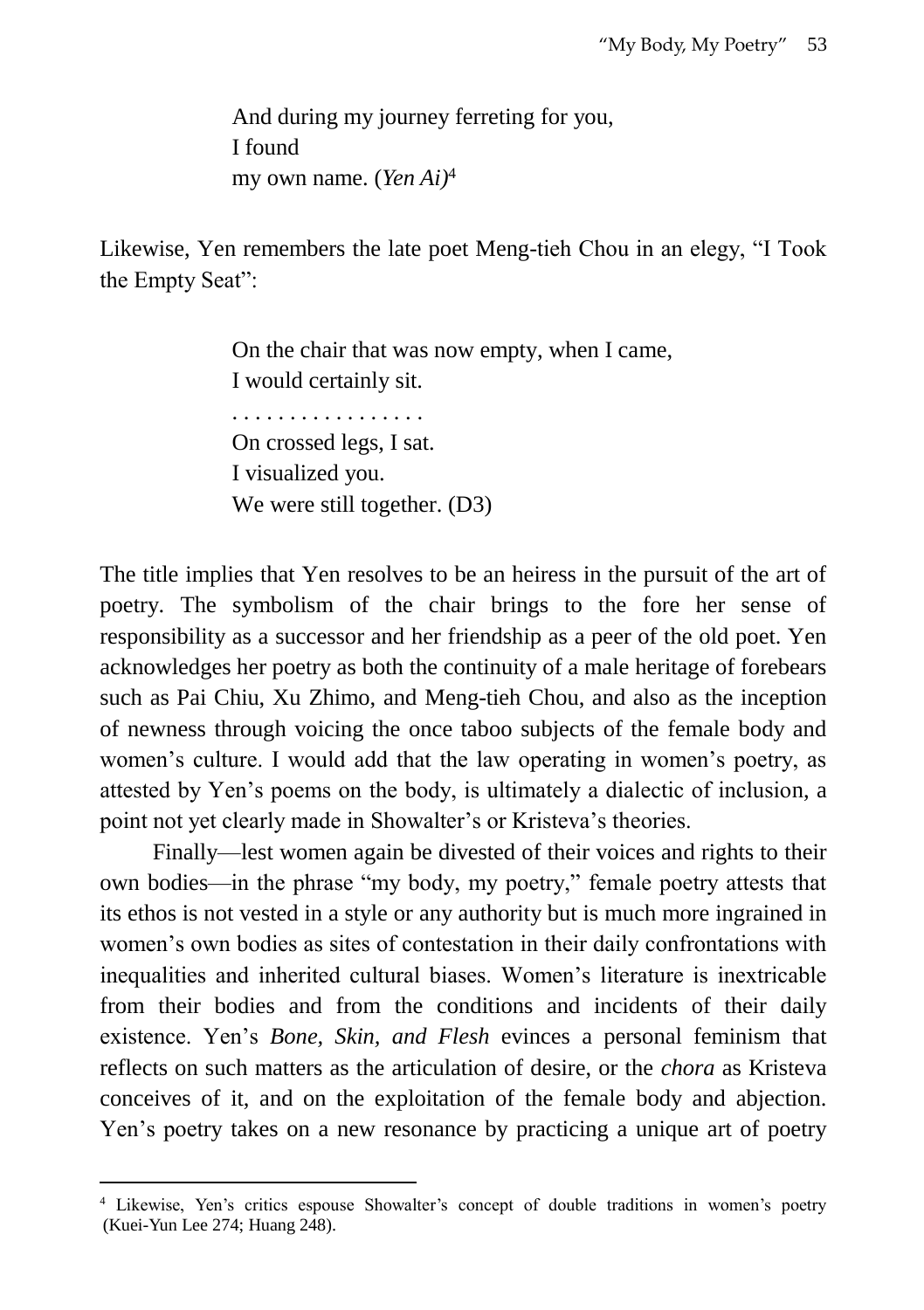commenting and drawing on a dual tradition of men's and women's literature.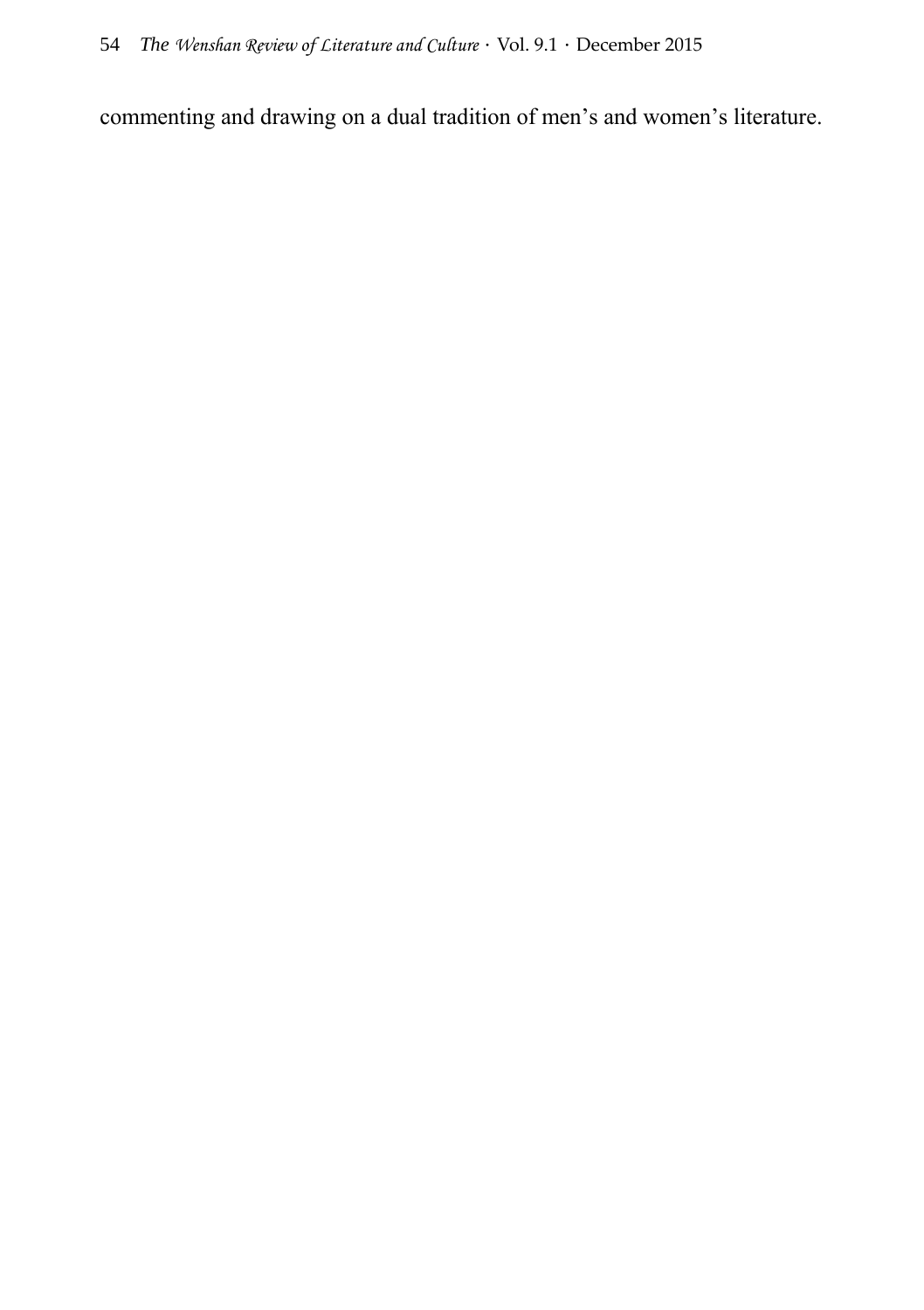## **Works Cited**

- Bo Yang. *Choulou de Zhongguo ren* [*The Ugly Chinese*]. Taipei: Yuanliu, 2008. Print.
- Chang, Doris T. *Women's Movements in Twentieth-Century Taiwan*. Urbana: U of Illinois P, 2009. Print.
- Chang, Mo, ed. *Xiandai nü shiren xuanji,1952-2011* [*Modern Women Poets, 1952-2011*]. 1st ed. Taipei: Erya, 2011. Print.
- Ch'en, Chueh-chien. "Nüxing shuxie de yanyi yu yanyi—yi Luo Ying, Hsia Yü, Yen Ai-lin shizuo weili" ["Women's Writing's *Différance*—Luo Ying, Hsia Yü, and Ai-lin Yen as Examples"]. *Dian wanwu zhi ming*. Banqiao: Beixian Wenhuaju, 2001. 140-74. Print.
- Ch'en, Hsin-erh. "Yen Ai-lin: shijian chuangxin yishi de shi linghun." *Wenxue silu: Xin bei shi wenxue jia caifang xiaozhuan*. 1st ed. New Taipei City: Cultural Affairs Department, 2012. 136-43. Print.
- Ch'en, Hsiu-hsi. *Ch'en Hsiu-hsi quanji* [*The Complete Works of Hsiu-hsi Ch'en*]. Vol. 2. Hsinchu City: Zhushi wenhua, 1997. Print.
- Ch'en, I-chih. *Cong banluo dao quankai—Taiwan zhanhou shidai nü shiren de xingbie yishi* [*From Half Nakedness to Complete Openness—Gender Consciousness of the Postwar Generation of Taiwanese Women Poets*]. Taipei: Taipei xuesheng, 1999. Print.
- ——. *Taiwanese Contemporary Poets in Their Social Structures*. Taipei: Lianhe wenxue, 2010. Print.
- Ch'en, Wan-ch'ien. "Gu wobing shuangqin rang ta shengming wanzheng" ["Caring for His Sick Parents Makes His Life Whole"]. *Udndata* 31 March 2013: A10. Web. 19 May 2015.
- Ch'en, Yi-fen. "*Shitan xianying* zhong de yinxing shuxie" ["Feminine Writing in the *Images on the Lake of Poetry*"]. *Taiwan Poetry Quarterly* 34 (March 2001): 102-13. Print.
- Ch'en, Ying-Ju. "Zai qingyu zhi liu shang zuo wenzhang—Yen Ai-lin yu ta de qingse shi" ["On the Flow of Desire—Ai-lin Yen and Her Poetry of Eros"]. *Dian wanwu zhi ming*. Banqiao: Beixian Wenhuaju, 2001. 123-28. Print.
- Ch'en, Yu-Hong. *In-Between: Poems New & Selected*. Taipei: Hongfan, 2011. Print.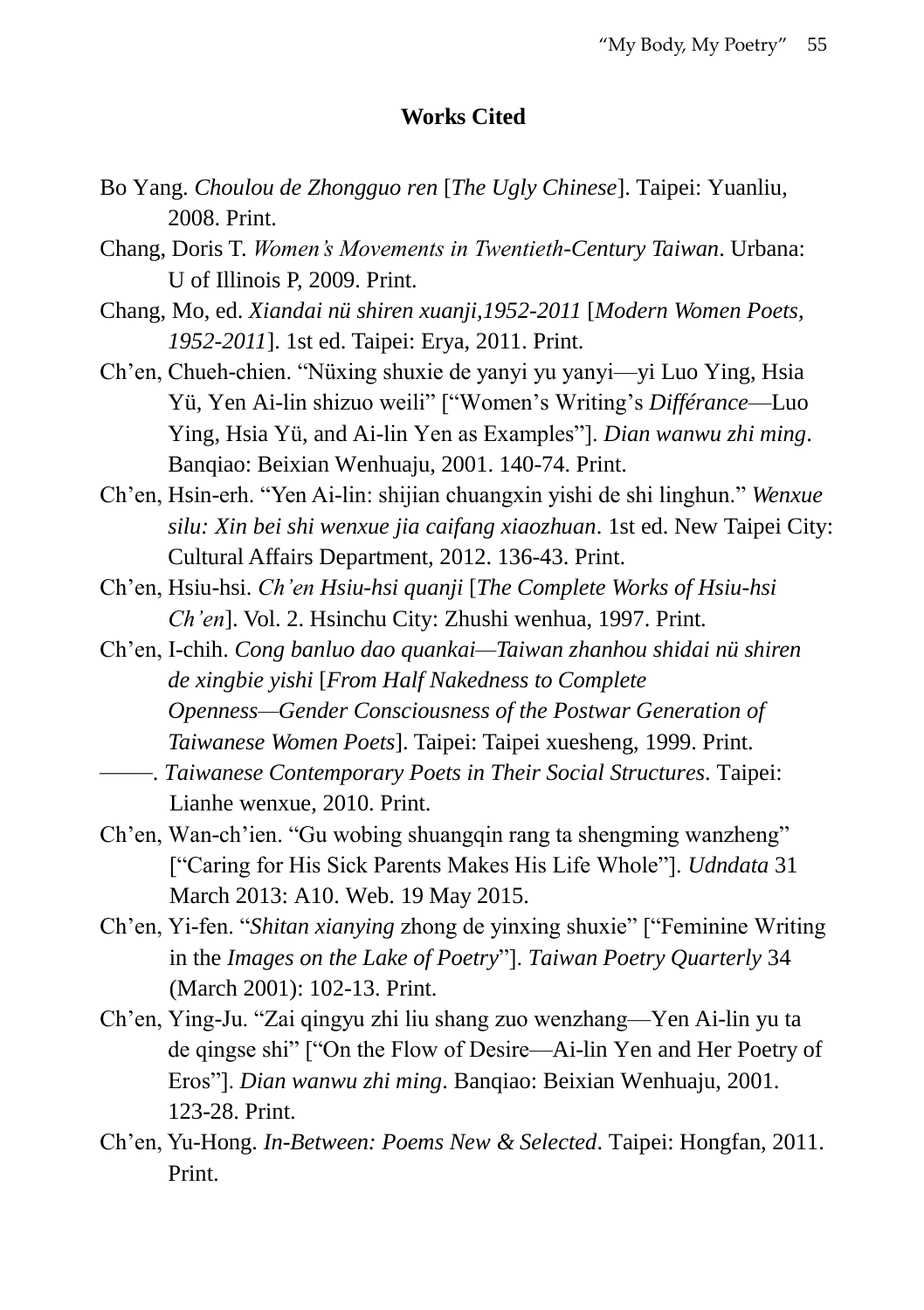- Chiang, Wen-yu. *Ama de liaoli* [*Grandmother's Cuisine*]. 1st ed. Taipei: fembooks, 2001. Print.
- ——. "Shi zai nüjing yuesheng jilang shi—xu" ["The Moment the Female Whales Breach and Make Waves—a Preface"]. *Shi zai nüjing yuesheng jilang shi*. 1st ed. Ed. Wen-yu Chiang. Taipei: Bookman, 1998. 3-5. Print.
- Chung, Ling. *Xiandai Zhongguo miusi—Taiwan nü shiren zuopin xilun* [*Modern Chinese Muse—on Taiwanese Women Poets*]. Taipei: Lianjing, 1989. Print.
- Du Ye. *Glove & Love*. 1st ed. Taipei: Hanyi seyan, 2001, Print.
- Hsia Yü. *Beiwanglu* [*Memoranda*]. 1987. Print.
- ——. *Fuyushu* [*Ventriloquism*]. 2nd ed. Taipei: Xiandaishi, 1997. Print.
- Hsiung Hung. *Hsiung Hung shiji* [*Poems of Hsiung Hung*]. Taipei: Dadi, 2012. Print.
- Huang, Yi-ping. "Lun Taiwan jiuling niandai nüxing shizuo zhong jiaose geti yishi chongtu zhi shuxie—yi Yen Ai-lin shizuo weili" ["On the Conflicts between Roles and Individual Consciousness in Taiwanese Women's Poetry in the 1990s—Ai-lin Yen's Poems as Examples"]. MA thesis. National Kaohsiung Normal U, 2008. Print.
- Jocks, Heinz-Norbert. "Ai Weiwei: 'What's Political about That?'" *Art-Press* 387 (March 2012): 36-39. Print.
- Kristeva, Julia. *Desire in Language: A Semiotic Approach to Literature and Art*. Trans. Thomas Gora, Alice Jardine, and Leon S. Roudiez. Ed. Leon S. Roudiez. New York: Columbia UP, 1980. Print.
- ——. *Powers of Horror: An Essay on Abjection*. Trans. Leon S. Roudiez. New York: Columbia UP, 1982. Print.
- ——. *Revolution in Poetic Language*. Trans. Margaret Waller. New York: Columbia UP, 1984. Print.
- Ku, Yenlin. "Cong yizhi dao shenggen: Funü yanjiu zai Taiwan (1985-1995)" ["From Transplant to Taking Root: Women's Studies in Taiwan (1985-1995)"]. *Research on Women in Modern Chinese History* 4 (Aug. 1996): 241-68. Print.
- Lee, Kuei-Yun. *Menglong, qingming yu liudong: Lun Taiwan xiandai nüxing shizuo zhong de nüxing zhuti*. Taipei: Wanjuanlou, 2002. Print.
- Lee, Yüan-chen. "Bozhong yu zhuozhuang: Huigu 1980 niandai Taiwan fuyun" ["Sowing and Thriving: A Retrospective on the Taiwanese Women's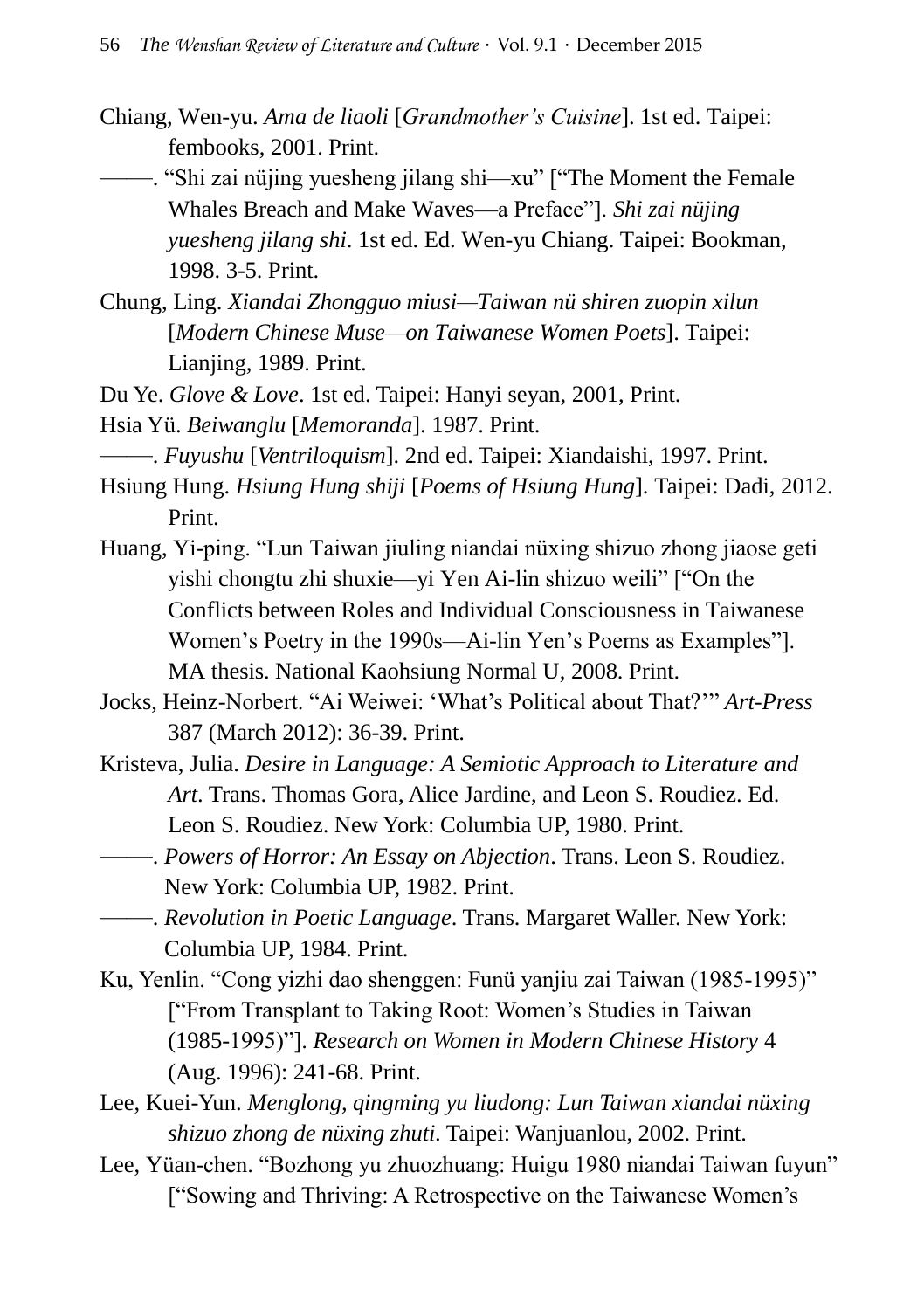Movement of the 1980s"]. *Reflexion* 22 (Nov. 2012): 111-31. Print.

- ——. "Women's Movement in Taiwan—Flowers Coming into Blossom." *Academia Historica* 34 (June 2003): 3-15. Print.
- ——, ed. *Hong de fazi: Taiwan xiandai nüxing shixuan* [*Purplish Red: Modern Taiwanese Women's Poetry*]. 1st ed. Taipei: fembooks, 2000. Print.
- Li, Hanyang. "Liangan yinyue shihui haikou longzhong juban." *Central Daily News* 24 Nov. 2012. Web. 13 May 2015.
- Liao, Hsien-hao. "Wuzhi zhuyi de panbian: Cong wenxue shi, nüxinghua, houxiandai zhi mailuo kan Hsia Yü de 'yinxingshi' " ["Materialism's Rebellion: On the 'Female Poetry' of Hsia Yü from the Perspectives of Literary History, Feminization, and Postmodernism"]. *Dangdai Taiwan nüxing wenxue lun*. Ed. Ming-lee Cheng. Taipei: China Times, 1993. 235-72. Print.
- Lin Ling. *Lin Ling shiji* [*Poems of Lin Ling*]. 3rd ed. Taipei: Hongfan, 1998. Print.
- Lin, P'ei-chün, Ching-yi Ch'en, and Hui-rong Li. "Heian jingling—zhuanfang Yen Ai-lin ["The Genie of Darkness—an Interview with Ai-lin Yen"]. *Chouxiang de ditu*. Banqiao, Taipei County: Beixian wenhua, 1994. 165-74. Print.
- Lin, Wan-yu. "Chuangxi" ["Games in Bed"]. *2009 Taiwan xiandai shixuan* [*2009 Modern Taiwanese Poetry*]. Ed. Tzu-te Chiang et al. 1st ed. Kaohsiung: Chunhui, 2010. 101-3. Print.
- ——. *Ganggang fasheng de shi* [*Things That Just Transpired*]. 1st ed. Taipei: Hongfan, 2007. Print.
- Liu, Zheng Zhong. "The Writing of Female Body Fluids in Contemporary Taiwanese Poetry." *Tsinghua Journal of Chinese Literature* 3 (Dec. 2009): 299-354. Print.
- Meng Fan. *Taiwan houxiandai shi de lilun yu shiji* [*Taiwan Postmodern Poetics and Poetry*]. Taipei: Yangzhi, 2003. Print.
- Moraga, Cherríe. Foreword. *Colonize This! Young Women of Color on Today's Feminism*. Ed. Daisy Hernández and Bushra Rehman. Emeryville, CA: Seal, 2002. xi-xv. Print.
- Nüjing shishe, ed. *Shitan xianying* [*Images on the Lake of Poetry*]. 1st ed. Taipei: Bookman, 1999. Print.
- Pai Chiu. *Chanson*. Trans. William Marr and Philip Pizzica. Taipei: Shitou,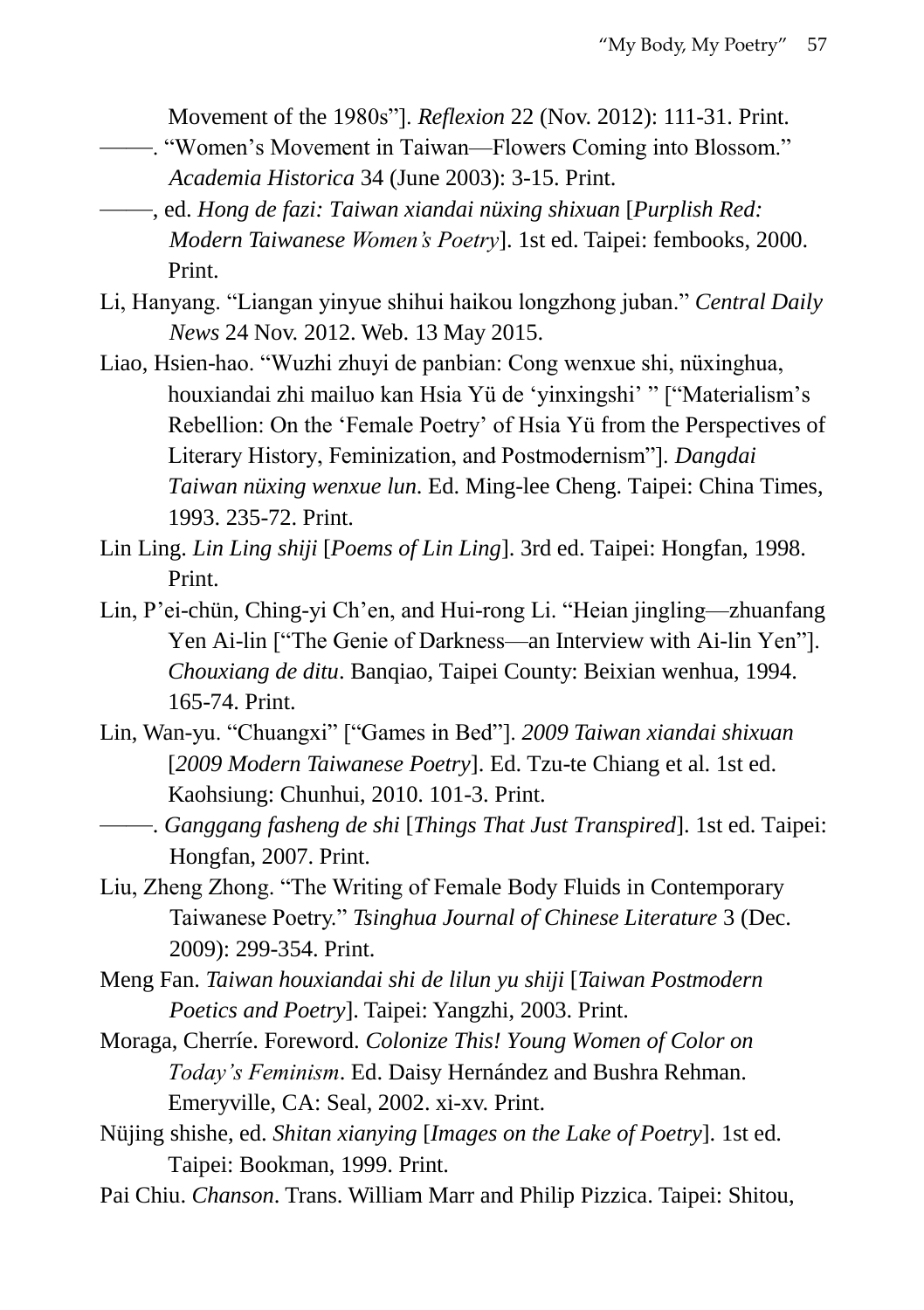1991. Print.

- ——. *Pai Chiu ji*. Ed. Min Yung Lee. 1st ed. Tainan City: National Museum of Taiwan Literature, 2009. Print.
- "Shiren de jiexi" ["The Poet's Interpretation"]. An interview provided by Ai-lin Yen. 1-20. Print.
- Showalter, Elaine. "Feminist Criticism in the Wilderness." *Critical Inquiry* 8.2 (Winter 1981): 179-205. Print.
- Ting, Hsu-Hui. *Qianchu shenru hua xinshi* [*The Recondite and Accessible*  Vers Libre]. Erya congshu 456. Taipei: Erya, 2006. Print.
- Wang, Wan-jui. "Wanchuan buke gaomi de qiji—tan Yen Ai-lin shi chuangzuo de jingwei" ["A Miracle That Cannot Be Told—the Blueprint of Ai-lin Yen's Poetry"]. *Youth Literary* 608 (Aug. 2004): 98-104. Print.
- Wu Fong. "Chuanzhe yijian baohu kuwa de Malilian Menglu de youren datui—tantao Yen Ai-lin *Gu pi rou* jiqing zhong de hanxu" ["The Enticing Thighs of Marilyn Monroe in Protective Nylon Stockings—on the Restrained Passion in Ai-lin Yen's *Bone, Skin, and Flesh*"]. *Dian wanwu zhi ming*. Banqiao, Taipei County: Beixian wenhua ju, 2001. 100-18. Print.
- Ya Hsien. "Xiaoping" ["Brief Comments"]. *Bashisan nian shixuan*. Ed. Lo Fu and Du Shisan. Taipei: Xiandaishi jikan she, 1995. 70. Print.
- Yang, Kuang Chung. *Haose fu* [*On Horniness*]. Taipei: Sanyi wenhua, 2006. Print.
- ——. *Xiang yuan* [*The Perfumed Garden*]. Taipei: Xingguan shubao she, 1974. Print.
- Yen, Ai-lin. *A ying de diwei.* 1st ed. Tainan City: Cultural Affairs Bureau, 2014. Print.
- ——. *Chouxiang de ditu* [*Abstract Map*]. Banqiao: Beixian wenhua, 1994. Print.
- ——. "DARK HOT SPRING." *China Torch* 16 (1994): 4. Print.
- ——. *Dian wanwu zhi ming* [*Name the Multitudinous*]. Banqiao: Beixian Wenhuaju, 2001. Print.
- ——. *Gu pi rou* [*Bone, Skin, and Flesh*]. Taipei: China Times, 1997. Print.
- ——. "I Took the Empty Seat." *United Daily News* 4 May 2014: D3. *Udndata*. Web. 8 May 2015.
- ——. "On Poetry." *China Torch* 16 (1994): 3. Print.